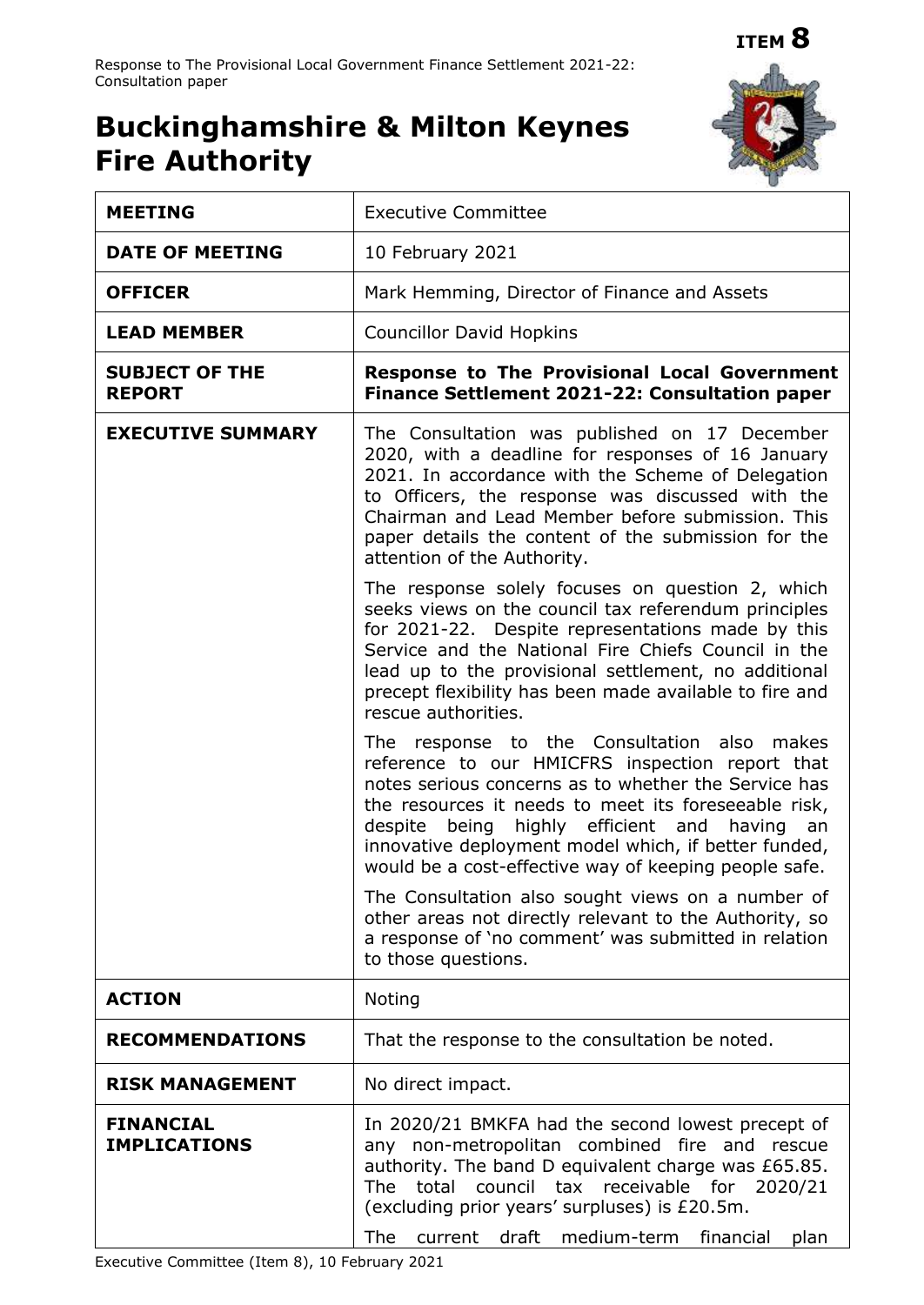|                                                                                   | assumes that council tax will be increased by 1.99%<br>every year. For 2021/22 this would result in total<br>council tax receipts of £20.7m.                                                                                         |
|-----------------------------------------------------------------------------------|--------------------------------------------------------------------------------------------------------------------------------------------------------------------------------------------------------------------------------------|
|                                                                                   | If the band D equivalent was increased by £5 for<br>2021/22 the total council tax receipts would<br>be<br>£21.9m.                                                                                                                    |
| <b>LEGAL IMPLICATIONS</b>                                                         | The Chief Fire Officer may make a formal response on<br>behalf of the Authority to a Government Consultation<br>Paper provided that such a response is subsequently<br>referred to the appropriate committee for their<br>attention. |
| <b>CONSISTENCY WITH</b><br>THE PRINCIPLES OF<br>THE DUTY TO<br><b>COLLABORATE</b> | No direct impact.                                                                                                                                                                                                                    |
| <b>HEALTH AND SAFETY</b>                                                          | No direct impact.                                                                                                                                                                                                                    |
| <b>EQUALITY AND</b><br><b>DIVERSITY</b>                                           | No direct impact.                                                                                                                                                                                                                    |
| <b>USE OF RESOURCES</b>                                                           | See Financial implications.                                                                                                                                                                                                          |
| <b>PROVENANCE SECTION</b><br>&                                                    | https://bucksfire.gov.uk/documents/2020/03/scheme-<br>of-delegation.pdf/                                                                                                                                                             |
| <b>BACKGROUND PAPERS</b>                                                          |                                                                                                                                                                                                                                      |
| <b>APPENDICES</b>                                                                 | Appendix A - The Provisional Local Government<br>Finance Settlement 2021-22: Consultation paper                                                                                                                                      |
|                                                                                   | Appendix B - Response to the Consultation                                                                                                                                                                                            |
| <b>TIME REQUIRED</b>                                                              | 10 minutes                                                                                                                                                                                                                           |
| <b>REPORT ORIGINATOR</b><br><b>AND CONTACT</b>                                    | Mark Hemming<br>mhemming@bucksfire.gov.uk                                                                                                                                                                                            |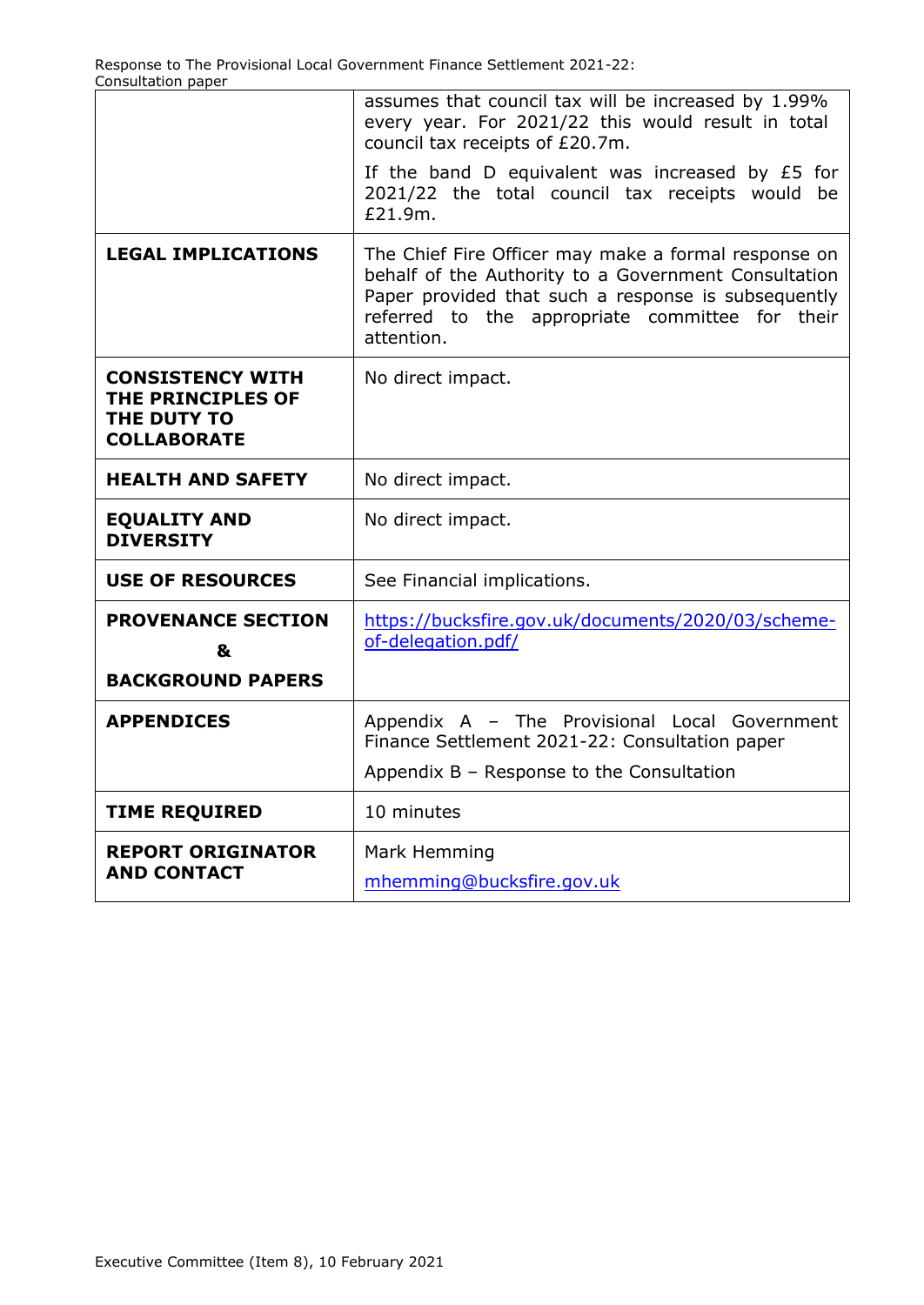

# The provisional local government finance settlement 2021-22

Consultation paper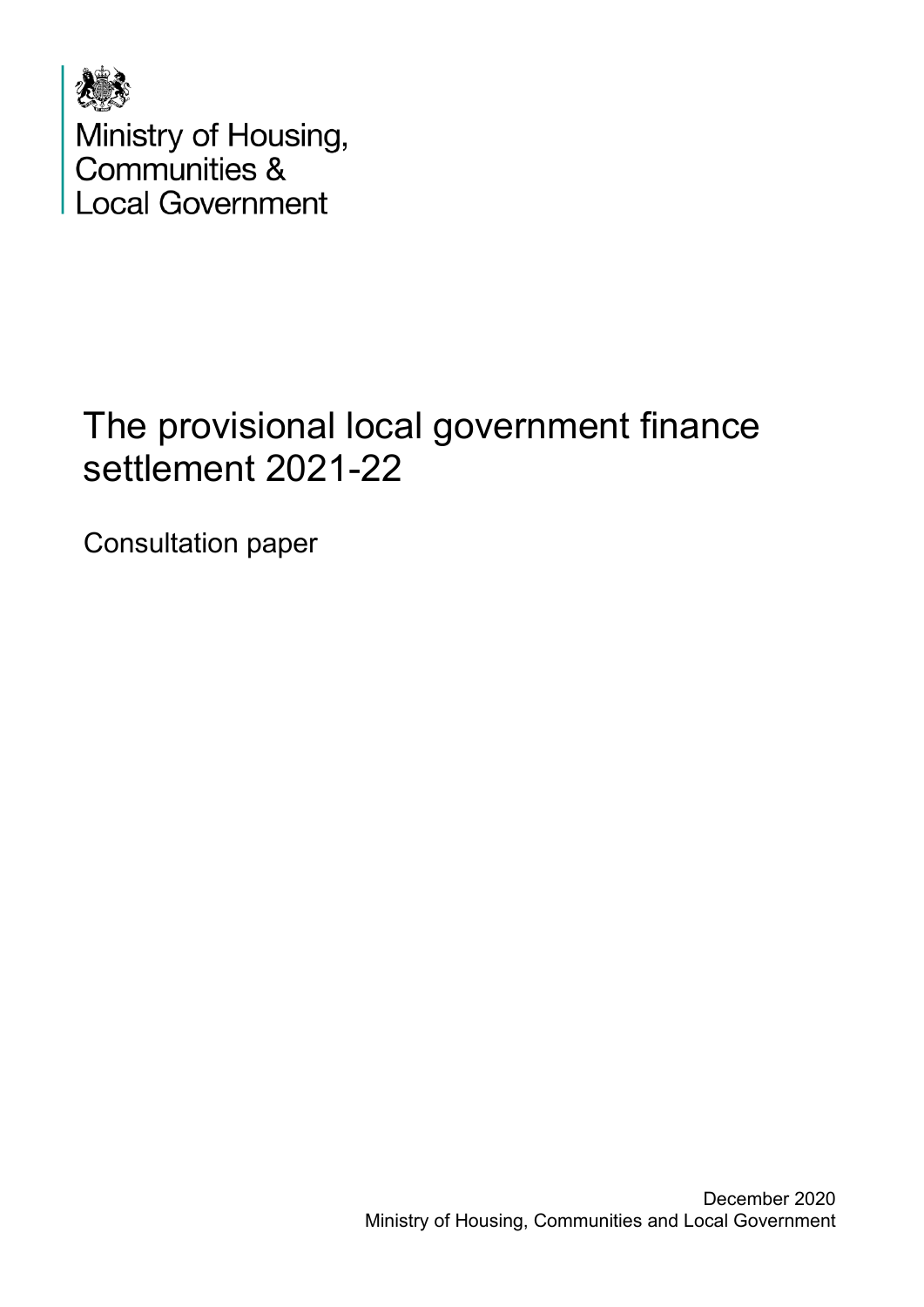

*© Crown copyright, 2020*

*Copyright in the typographical arrangement rests with the Crown.*

You may re-use this information (not including logos) free of charge in any format or medium, under the terms of the Open Government Licence. To view this licence visi[thttp://www.nationalarchives.gov.uk/doc/open-government-licence/version/3/](http://www.nationalarchives.gov.uk/doc/open-government-licence/version/3/)

This document/publication is also available on our website at [www.gov.uk/mhclg.](http://www.gov.uk/mhclg) If you have any enquiries regarding this document/publication, complete the form at <http://forms.communities.gov.uk/> or write to us at:

Ministry of Housing, Communities and Local Government Fry Building 2 Marsham Street London SW1P 4DF Telephone: 030 3444 0000

For all our latest news and updates follow us on Twitter:<https://twitter.com/mhclg>

December 2020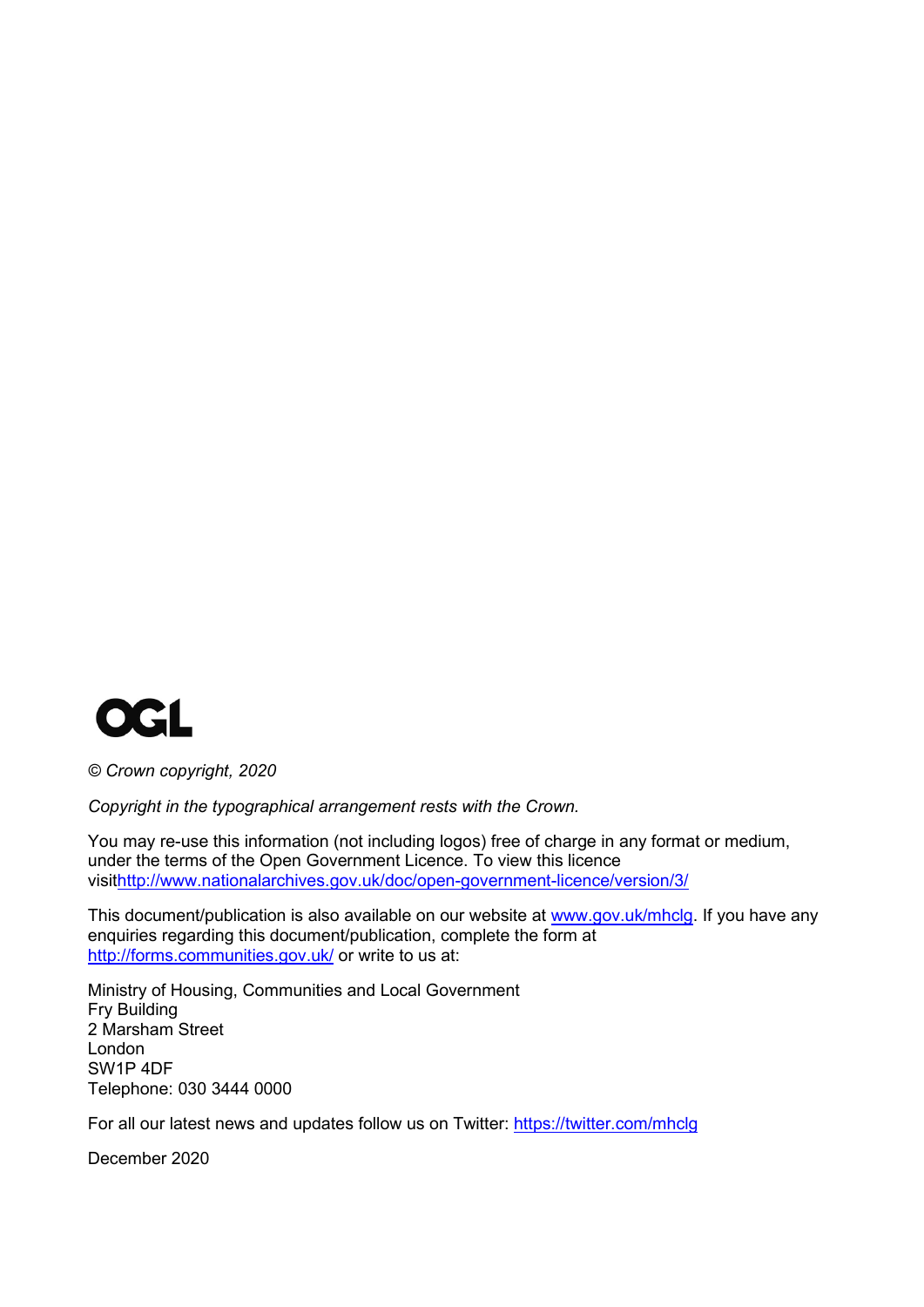# **Contents**

| Scope of the consultation                                                          | $\overline{\mathbf{4}}$ |
|------------------------------------------------------------------------------------|-------------------------|
| <b>About this consultation</b>                                                     | 5                       |
| 1. Summary of proposals                                                            | 6                       |
| 2. Distribution of Settlement Funding Assessment                                   | 9                       |
| 3. Council tax                                                                     | 11                      |
| 4. Distribution of Social Care Resources                                           | 13                      |
| <b>5. New Homes Bonus</b>                                                          | 15                      |
| <b>6. Lower Tier Services Grant</b>                                                | 16                      |
| <b>6. Rural Services Delivery Grant</b>                                            | 17                      |
| 7. Visible Lines                                                                   | 18                      |
| 8. Equalities impacts of these proposals                                           | 19                      |
| <b>Annex A: Privacy notice</b>                                                     | 20                      |
| Annex B: Address details & list of consultation questions                          | 22                      |
| Annex C: Social Care Grant equalisation methodology and provisional allocations 24 |                         |
| Annex D: Lower Tier Services Grant methodology and provisional allocations         | 25                      |
| <b>Annex E: Glossary of technical terms</b>                                        | 27                      |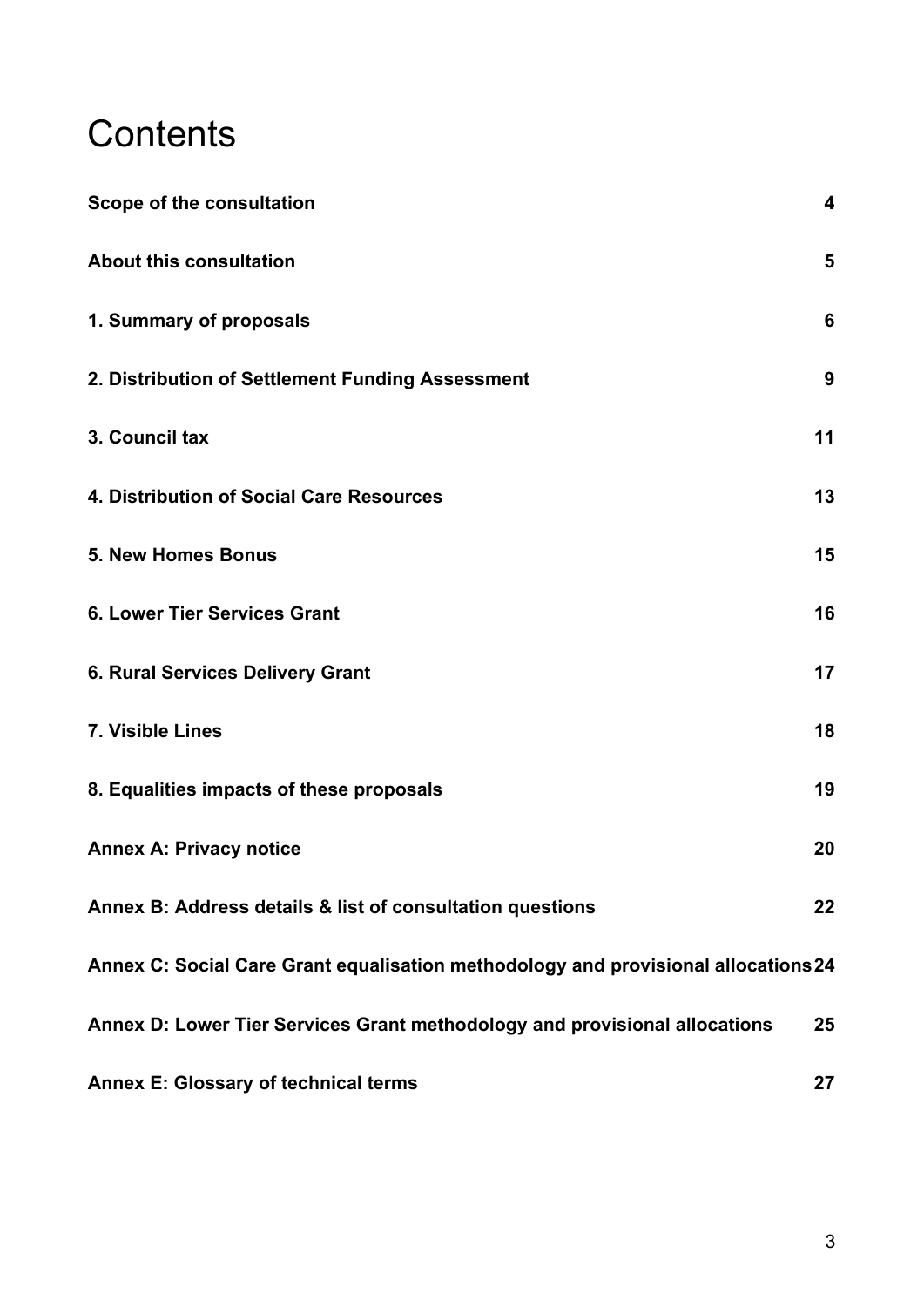# <span id="page-5-0"></span>Scope of the consultation

| Topic of this<br>consultation: | This consultation covers proposals for the local government finance<br>settlement for 2021-22.                                                                                                                                                                                                                                                                                                                                                                                                                                                                                                                                                                                                                       |
|--------------------------------|----------------------------------------------------------------------------------------------------------------------------------------------------------------------------------------------------------------------------------------------------------------------------------------------------------------------------------------------------------------------------------------------------------------------------------------------------------------------------------------------------------------------------------------------------------------------------------------------------------------------------------------------------------------------------------------------------------------------|
| Scope of this<br>consultation: | This consultation seeks views on proposal for the local government finance<br>settlement for 2021-22, in particular from representatives of local<br>government, before determining the final amount of Revenue Support Grant<br>and its allocation to receiving authorities and the specified body. <sup>1</sup><br>The consultation notifies representatives of local government of the general<br>nature of the basis of distribution of Revenue Support Grant, and of the<br>general nature of the basis of calculation of 'tariff' and 'top up' payments<br>through this consultation document and accompanying documents, in<br>particular the draft Local Government Finance Report for 2021-22. <sup>2</sup> |
|                                |                                                                                                                                                                                                                                                                                                                                                                                                                                                                                                                                                                                                                                                                                                                      |
| Geographical scope:            | These proposals relate to England only.                                                                                                                                                                                                                                                                                                                                                                                                                                                                                                                                                                                                                                                                              |
| Impact Assessment:             | Since the Government does not envisage that the proposals within this<br>consultation document will have an impact on business, no impact<br>assessment has been produced.                                                                                                                                                                                                                                                                                                                                                                                                                                                                                                                                           |

# Basic Information

| To:                                                 | The consultation will be of interest to local authorities and representative<br>bodies for local authorities.                                                                                                                                                                                |
|-----------------------------------------------------|----------------------------------------------------------------------------------------------------------------------------------------------------------------------------------------------------------------------------------------------------------------------------------------------|
| Body/bodies<br>responsible for the<br>consultation: | Local Government Finance Directorate within the Ministry of<br>Housing, Communities and Local Government                                                                                                                                                                                     |
| Duration:                                           | This consultation is open to submissions for 4 weeks from 17 December<br>2020 to 16 January 2021                                                                                                                                                                                             |
| Enquiries:                                          | For any enquiries about the consultation please contact<br>lgfsettlement@communities.gov.uk                                                                                                                                                                                                  |
| How to respond:                                     | You can respond to the questions in this consultation via a pro-forma.<br>Return address details and a list of consultation questions can be found in<br>Annex B of this consultation document.<br>Email details and an address for written responses can also be<br>found in the pro-forma. |

<span id="page-5-1"></span><sup>1</sup> As required bysection 78(5) of the Local Government Finance Act 1988.

<span id="page-5-2"></span><sup>2</sup> As required by section 78A(3) of the Local Government Finance Act 1988 and paragraph 12 of Schedule 7B to the same Act.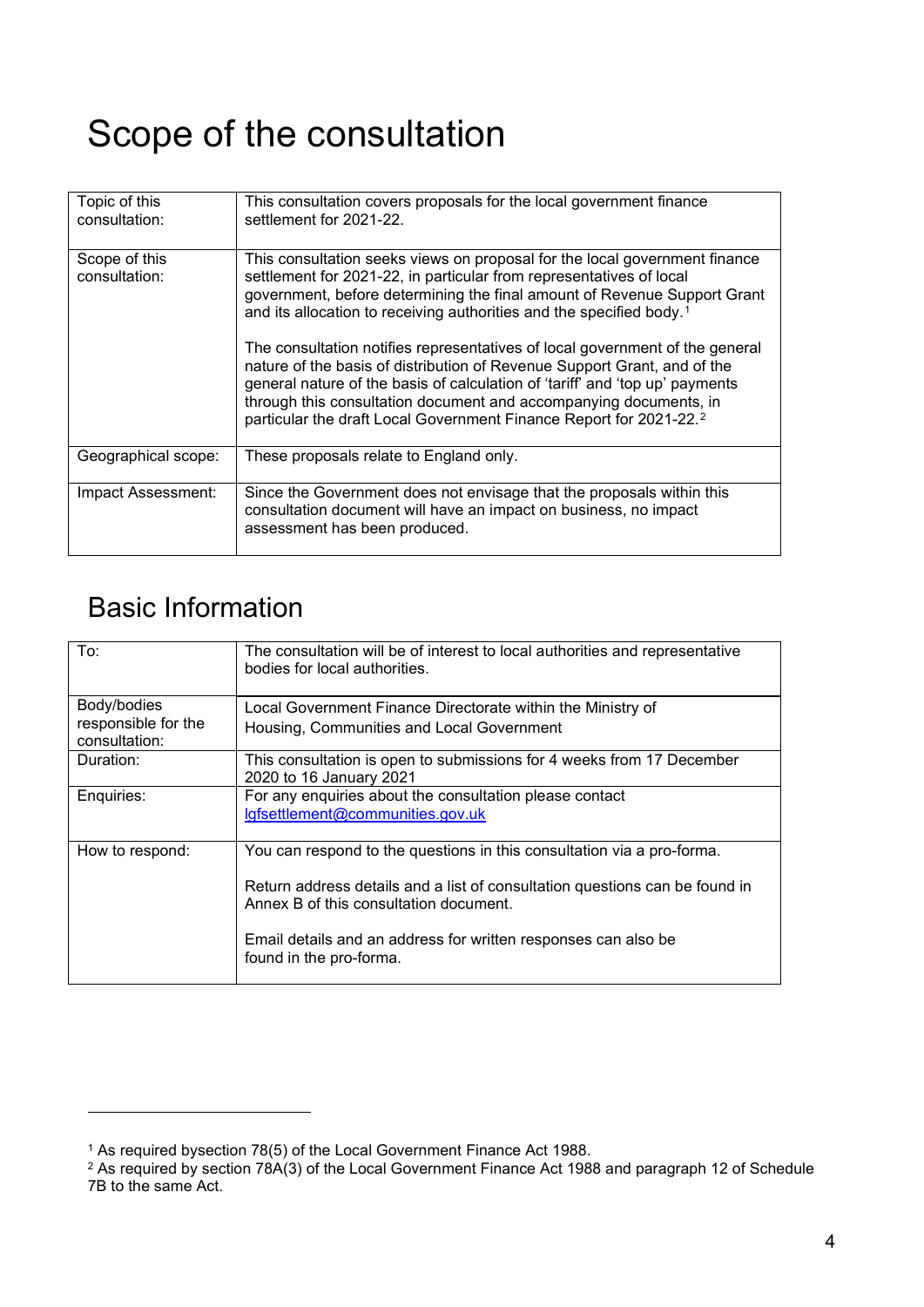# <span id="page-6-0"></span>About this consultation

This consultation document and consultation process have been planned to adhere to the Consultation Principles issued by the Cabinet Office.

Representative groups are asked to give a summary of the people and organisations they represent, and where relevant who else they have consulted in reaching their conclusions when they respond.

Information provided in response to this consultation, including personal data, may be published or disclosed in accordance with the access to information regimes (these are primarily the Freedom of Information Act 2000 (FOIA), the Data Protection Act 2018 (DPA), the General Data Protection Regulation, and the Environmental Information Regulations 2004.

If you want the information that you provide to be treated as confidential, please be aware that, as a public authority, the Department is bound by the Freedom of Information Act and may therefore be obliged to disclose all or some of the information you provide. In view of this it would be helpful if you could explain to us why you regard the information you have provided as confidential. If we receive a request for disclosure of the information we will take full account of your explanation, but we cannot give an assurance that confidentiality can be maintained in all circumstances. An automatic confidentiality disclaimer generated by your IT system will not, of itself, be regarded as binding on the Department.

The Ministry of Housing, Communities and Local Government will process your personal data in accordance with the law and in the majority of circumstances this will mean that your personal data will not be disclosed to third parties. A full privacy notice is included at Annex A.

Individual responses will not be acknowledged unless specifically requested.

Your opinions are valuable to us. Thank you for taking the time to read this document and respond.

Are you satisfied that this consultation has followed the Consultation Principles? If not or you have any other observations about how we can improve the process please contact us via the [complaints procedure.](https://www.gov.uk/government/organisations/department-for-communities-and-local-government/about/complaints-procedure)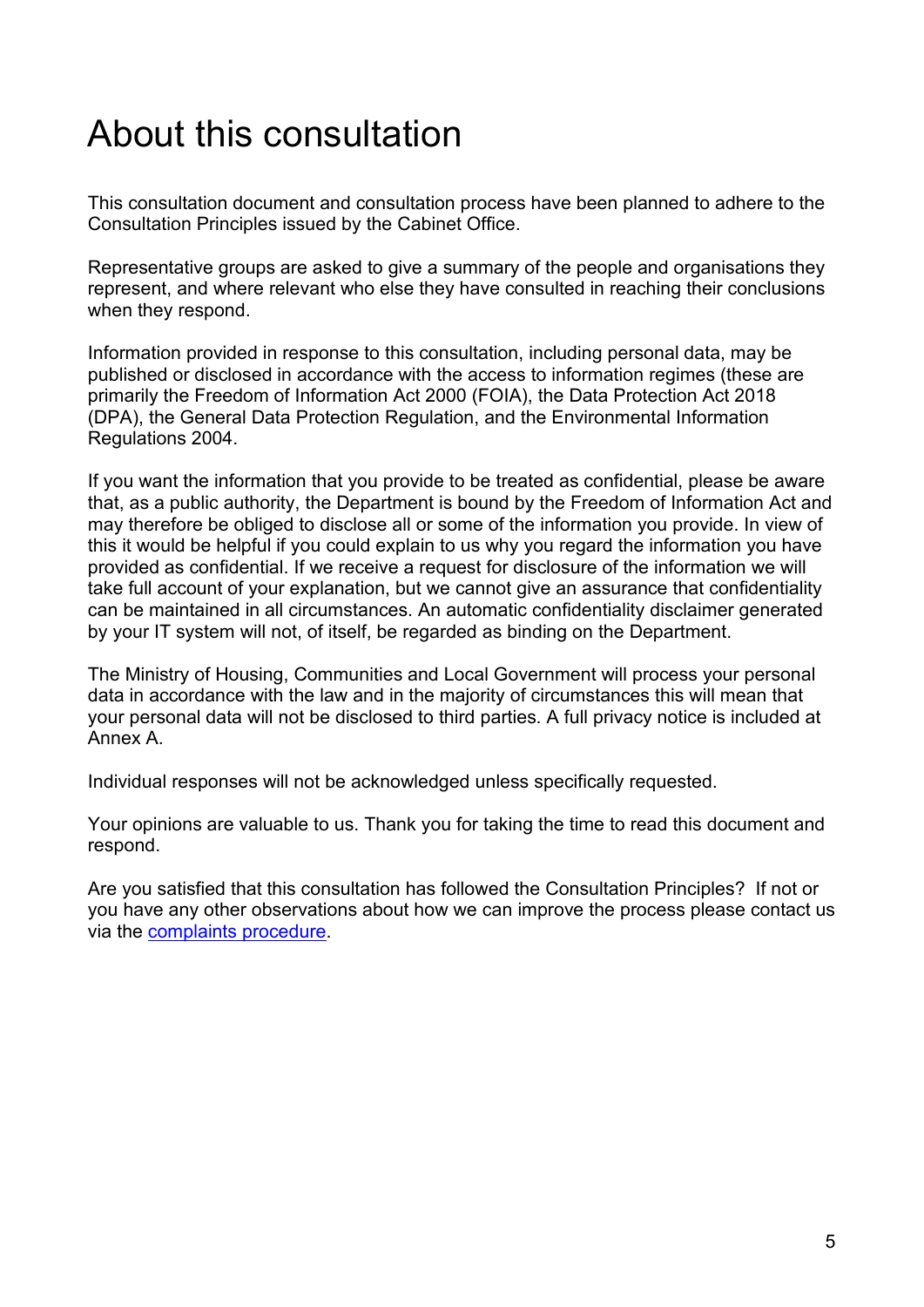# <span id="page-7-0"></span>1. Summary of proposals

# **1.1 Introduction**

1.1.1 This consultation paper sets out the Government's proposals for the 2021-22 local government finance settlement.

1.1.2 This chapter provides a summary of the proposals contained within the 2021-22 provisional settlement.

# **1.2 Spending Review 2020 and Future Reform**

1.2.1 On 25 November 2020, the Government announced the outcome of Spending Review 2020. The Spending Review and settlement have been drawn up in unique circumstances. The Government's primary aim, in this challenging period, has been to continue to support councils in dealing with the immediate impacts of the pandemic, to promote recovery and renewal at local level, and support and maintain critical mainstream services.

1.2.2 At the national level our proposals result in an increase in Core Spending Power for local authorities in England of £2.2 billion, from £49.0 billion in 2020-21 to £51.2 billion in 2021-22. This is a cash increase of 4.5%. Within this, councils will have access to an additional £1 billion for social care next year which includes a £300 million increase in the Social Care Grant, and there will be a further round of New Home Bonus allocations.

1.2.3 Once the pandemic is over, we will continue to work with local government to understand the lasting impact it has had on both service demands and revenue raising. We will then revisit the priorities for reform of the local government finance system, taking account of wider work on the future of the business rates tax and on the Adult Social Care system. Final decisions will be taken in the context of next year's Spending Review. In the meantime, there will be no reset of accumulated business rates growth in 2021-22.

## **1.3Summary of proposals included in the 2021-22 provisional settlement**

1.3.1 Chapter 2 – Distribution of Settlement Funding Assessment (SFA) - this chapter outlines the Government's proposals for distributing core settlement resources in 2021-22:

- a uniform percentage increase in 2020-21 Revenue Support Grant (RSG) allocations, based on the change in the Consumer Price Index (CPI)
- a freeze in Baseline Funding Levels (BFLs) at 2020-21 levels, to match the freeze in the business rates multiplier
- an increase in section 31 grant for the under-indexation of the multiplier, to compensate for the freeze in the business rates multiplier
- eliminating so-called 'negative RSG', through the use of forgone business rates receipts.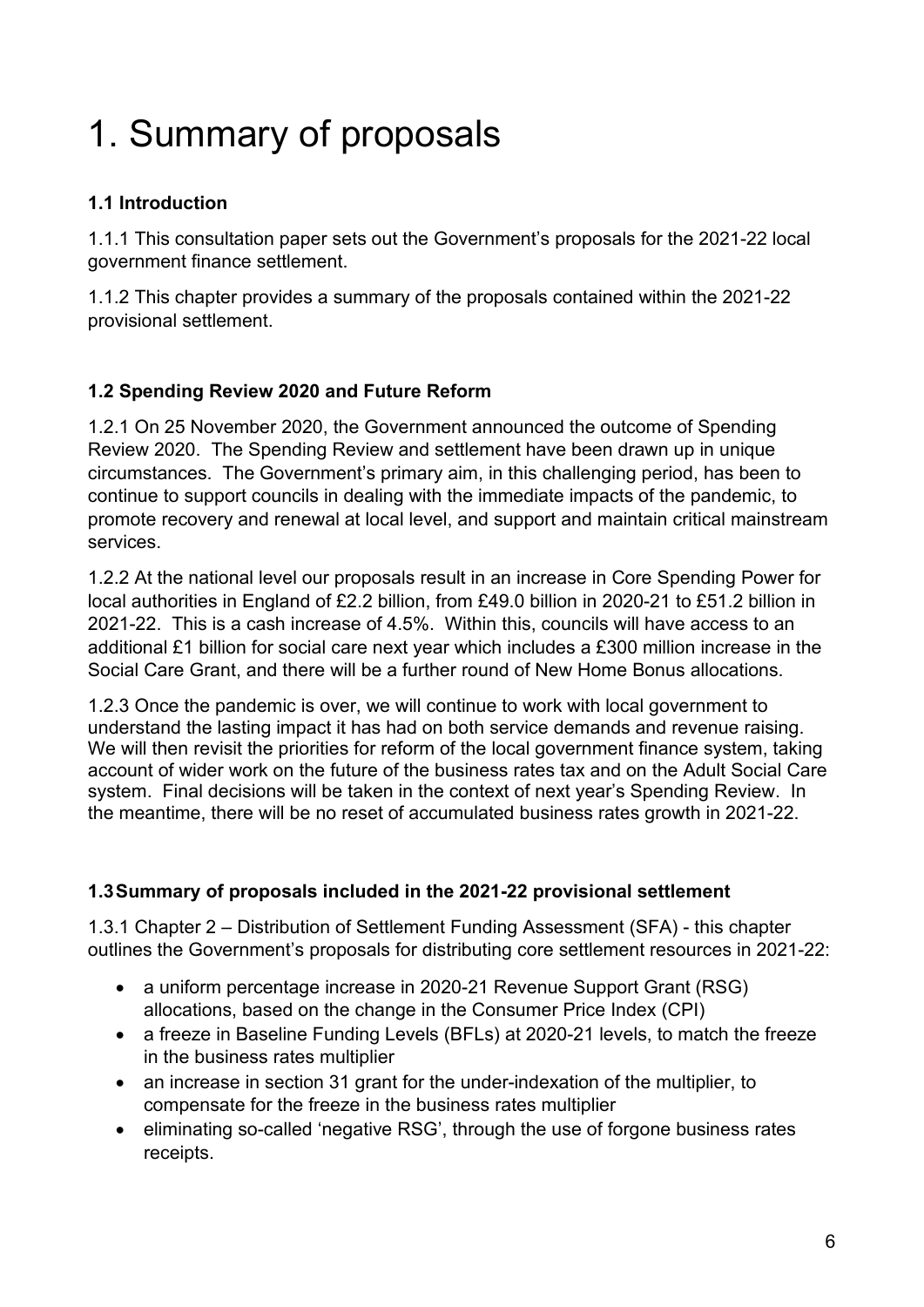1.3.2 Chapter 3 – Council Tax - this chapter details the Government's intentions for council tax referendum principles in 2021-22:

- a core council tax referendum principle of up to 2% for shire counties, unitary authorities, London boroughs, the Greater London Authority (GLA) and fire authorities
- a bespoke council tax referendum principle of up to 2% or £5, whichever is higher, for shire district councils
- an Adult Social Care (ASC) precept of 3% for authorities responsible for ASC, with the option to defer some or all of its use into 2022-23
- a referendum principle of £15 for police and crime commissioners
- setting no council tax referendum principles for Mayoral Combined Authorities (MCAs)
- setting no council tax referendum principles for parishes.

1.3.3 Chapter 4 – Distribution of Social Care resources - this chapter sets out the Government's proposals for making funding available for social care services:

- increasing the Social Care Grant for 2021-22 by £300 million, on top of last year's total of £1.41 billion
- distributing the new Social Care Grant resources using the ASC Relative Needs Formula (RNF), with £240 million used to equalise the variation in yield from the ASC council tax precept, at the same level of equalisation as last year
- maintaining the improved Better Care Fund (iBCF) funding at 2020-21 cash terms levels (£2.1 billion) with the distribution unchanged.

1.3.4 Chapter 5 – New Homes Bonus - this chapter explains the Government's proposals for the New Homes Bonus (NHB):

- a new round of NHB payments in 2021-22, which will not attract new legacy payments
- 2021-22 allocations will be paid for by a £622 million top-slice of RSG
- no changes to the calculation process from 2020-21
- all previously announced legacy payments will be honoured in 2021-22 allocations.

1.3.5 Chapter 6 – this chapter explains the Government's proposals for a new Lower Tier Services Grant:

- the grant will allocate £111 million to local authorities with responsibility for lower tier services. The distribution will be based on assessed relative needs
- alongside this, there will be a one-off minimum funding floor to ensure that no authority sees an annual reduction in Core Spending Power (CSP).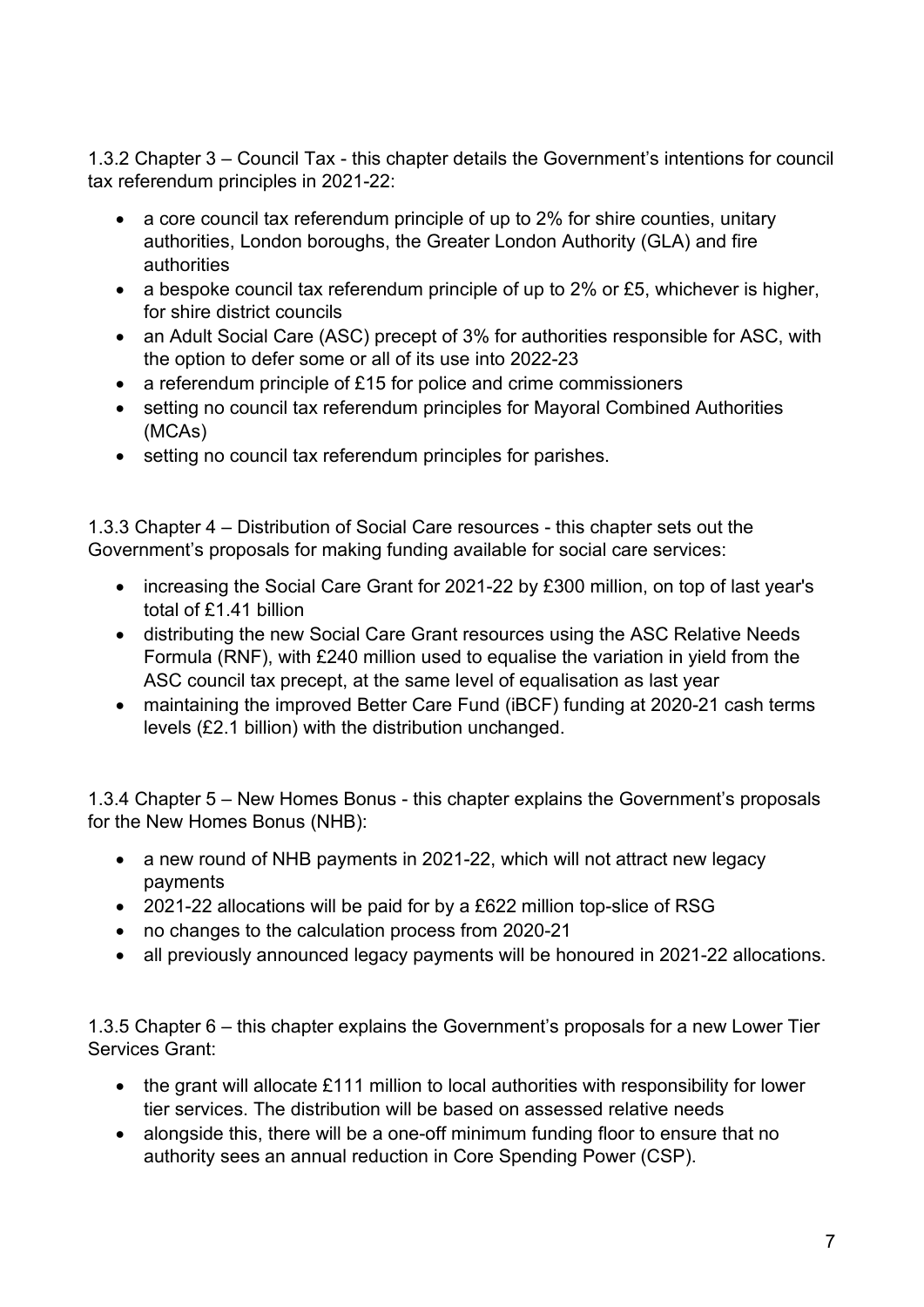1.3.6 Chapter 7 - Rural Services Delivery Grant - this chapter explains how the most sparsely populated local authorities receive extra support to deliver services. The Government:

- proposes to increase Rural Service Delivery Grant (RSDG) by £4 million, taking the total to £85 million
- will distribute these resources using the same approach as last year.

1.3.7 Chapter 8 - Visible Lines:

• following the Spending Review, the Government plans not to publish Visible Lines for grants rolled into the settlement at previous Spending Reviews.

1.3.8 Chapter 9 – Equalities Impacts of these proposals - this chapter invites views and evidence on the impact that the Government's proposals may have on persons who share a protected characteristic. It also refers to a draft assessment of the impact of the 2021-22 settlement on persons who share a protected characteristic.

## **1.4 Additional information**

1.4.1 A return address for responses to this consultation, along with a full list of consultation questions, is included in Annex B, and a glossary of technical terms can be found in Annex E.

## **1.5 Exemplifications of the proposals**

1.5.1 The supporting tables accompanying this consultation exemplify the proposals for individual local authorities. These proposals represent the Government's intentions and the figures are presented on the basis of available information.

1.5.2 Data changes, new information or errors identified by either the department or local authorities between the publication of this consultation paper and the calculation of the final settlement may lead to changes to individual local authority exemplifications. The Government encourages local authorities to check their individual allocations.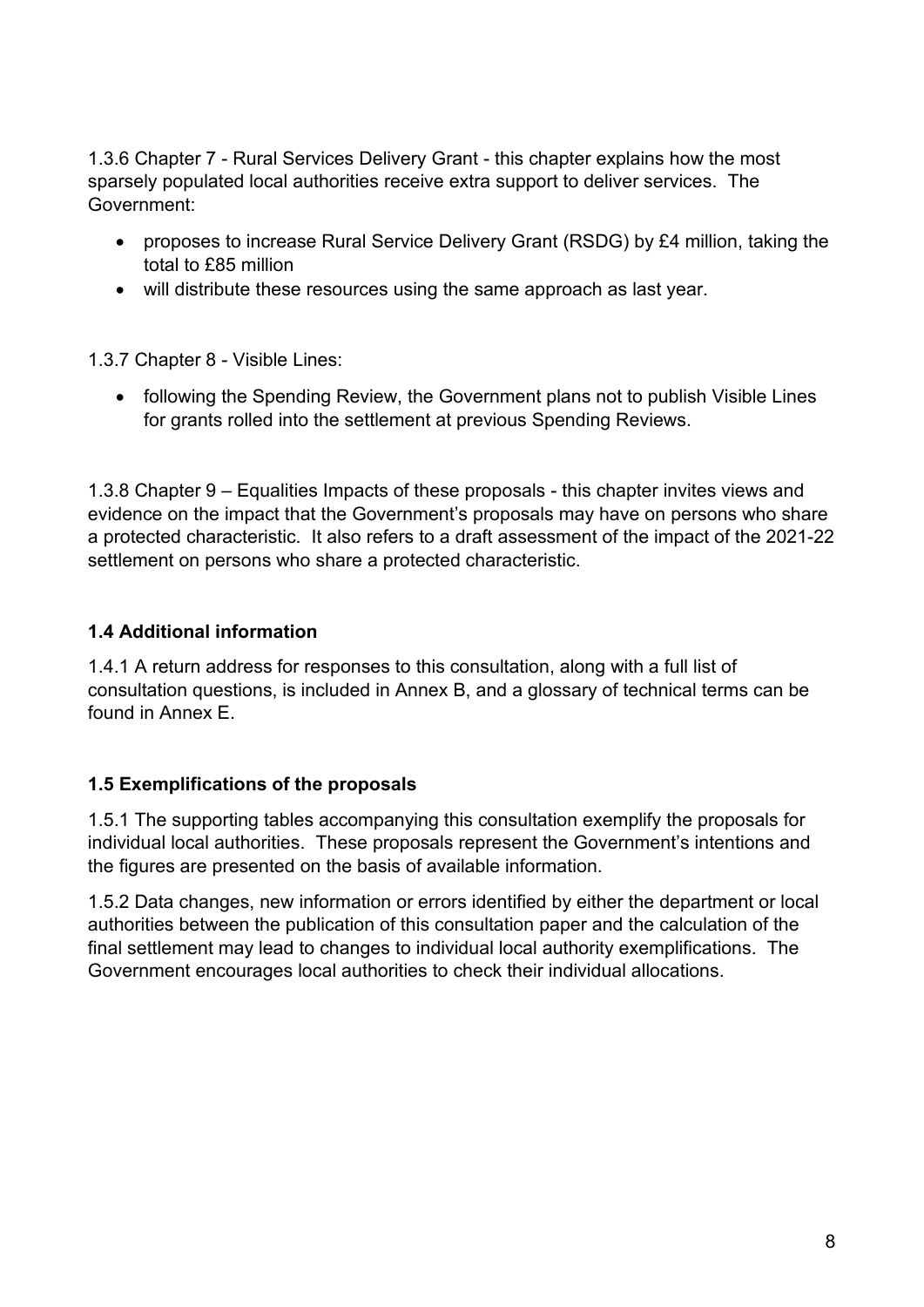# <span id="page-10-0"></span>2. Distribution of Settlement Funding Assessment

### **2.1 Introduction**

2.1.1 This chapter outlines the Government's proposals for distributing Settlement Funding Assessment (SFA) in 2021-22, which is comprised of Revenue Support Grant (RSG) and Baseline Funding Levels (BFLs).

### **2.2 Business Rates Retention**

2.2.1 From April 2013, local government has been funded in part through the business rates retention scheme, ensuring that local authorities have more control over the money they raise and are able to benefit directly from supporting local business growth.

2.2.2 When the scheme started in 2013-14, the Government committed that BFLs and Business Rates Baselines, which are used to determine tariffs and top-ups, would be fixed in real terms until the system was reset. The Government therefore proposes not to alter the existing mechanism for determining tariff and top-up payments in 2021-22.

2.2.3 At Spending Review 2020 the Government announced that it would freeze the business rates multiplier in 2021-22. In the local government finance settlement, BFLs and tariffs and top-ups will therefore remain unchanged. Local authorities will be compensated for the shortfall in income from freezing the multiplier, via the section 31 grant for under-indexation of the multiplier. The estimated increase in this grant will be reflected in Core Spending Power.

2.2.4 The Government plans to freeze BFLs for all authorities in 2021-22 at their 2020-21 levels. 2020-21 BFLs included the elimination of so-called 'negative RSG' and as such this will continue in 2021-22. This is consistent with the Government's previous commitment, made during the implementation of the business rate retention scheme in 2013-14, that authorities' retained business rates baselines would be fixed in real terms until the business rates system was reset. $3$ 

2.2.5 Local authorities in 100% business rates retention Devolution Deal areas and the GLA will continue to benefit from increased levels of business rates retention in 2021-22.

<span id="page-10-1"></span><sup>3</sup> Please refer to section 5.1 of the 2019-20 Local Government Finance Settlement Technical Consultation for an explanation of the issue of negative Revenue Support Grant. The document is available here: https://www.gov.uk/government/consultations/local-government-finance-settlement-2019-to-2020-technicalconsultation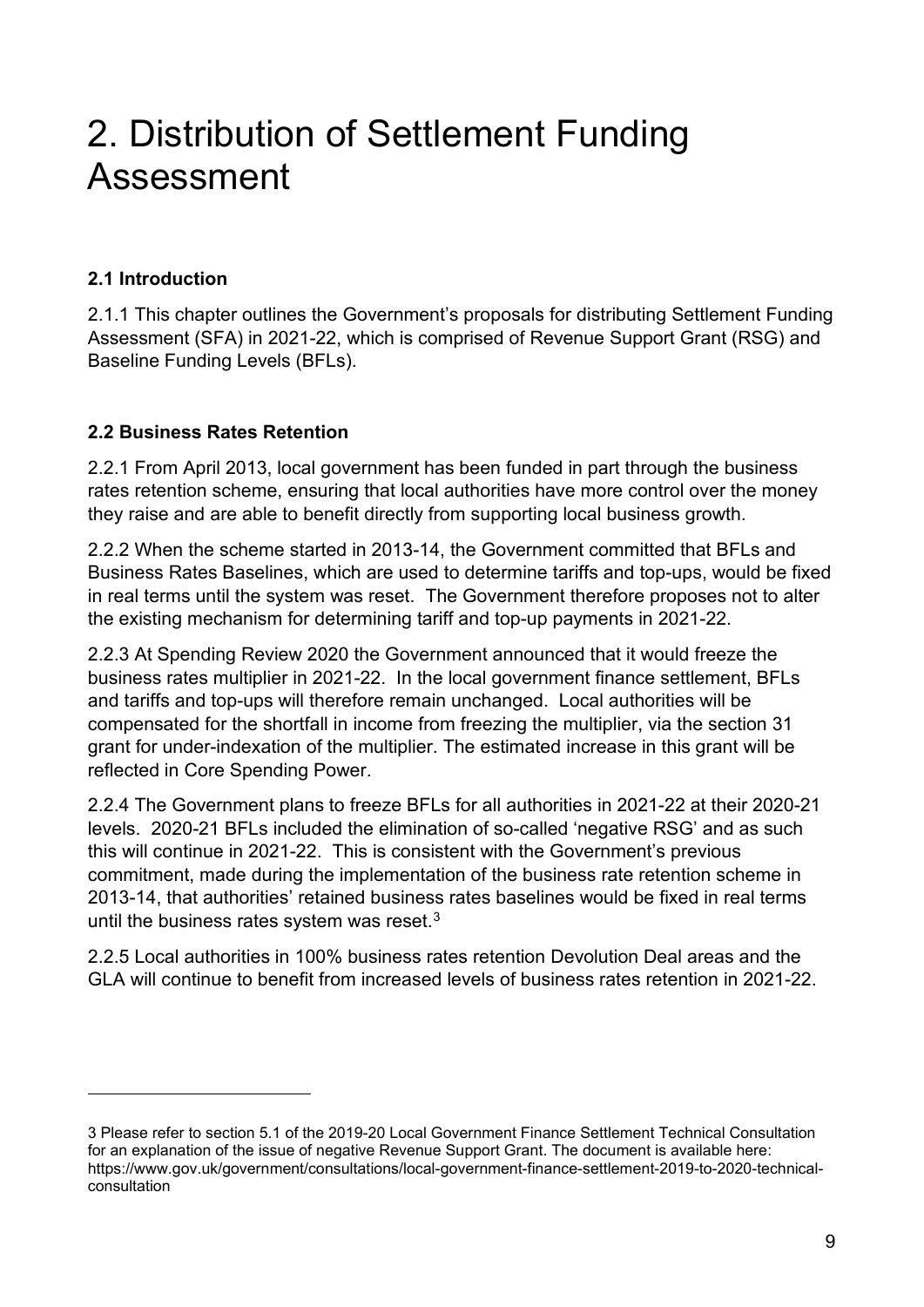### **2.3 Distribution of Revenue Support Grant**

2.3.1 In the interests of providing stability in local authority allocations, we are not proposing to change the distribution of RSG from that used in 2020-21. Instead the Government is proposing to increase 2020-21 RSG levels in line with the change in the Consumer Price Index (CPI).

2.3.2 Increasing RSG in line with inflation will mean that all authorities are treated on an equivalent basis - receiving an inflationary uplift across SFA and the under-indexation grant.

*Question 1: Do you agree with the Government's proposed methodology for the distribution of Revenue Support Grant in 2021-22?*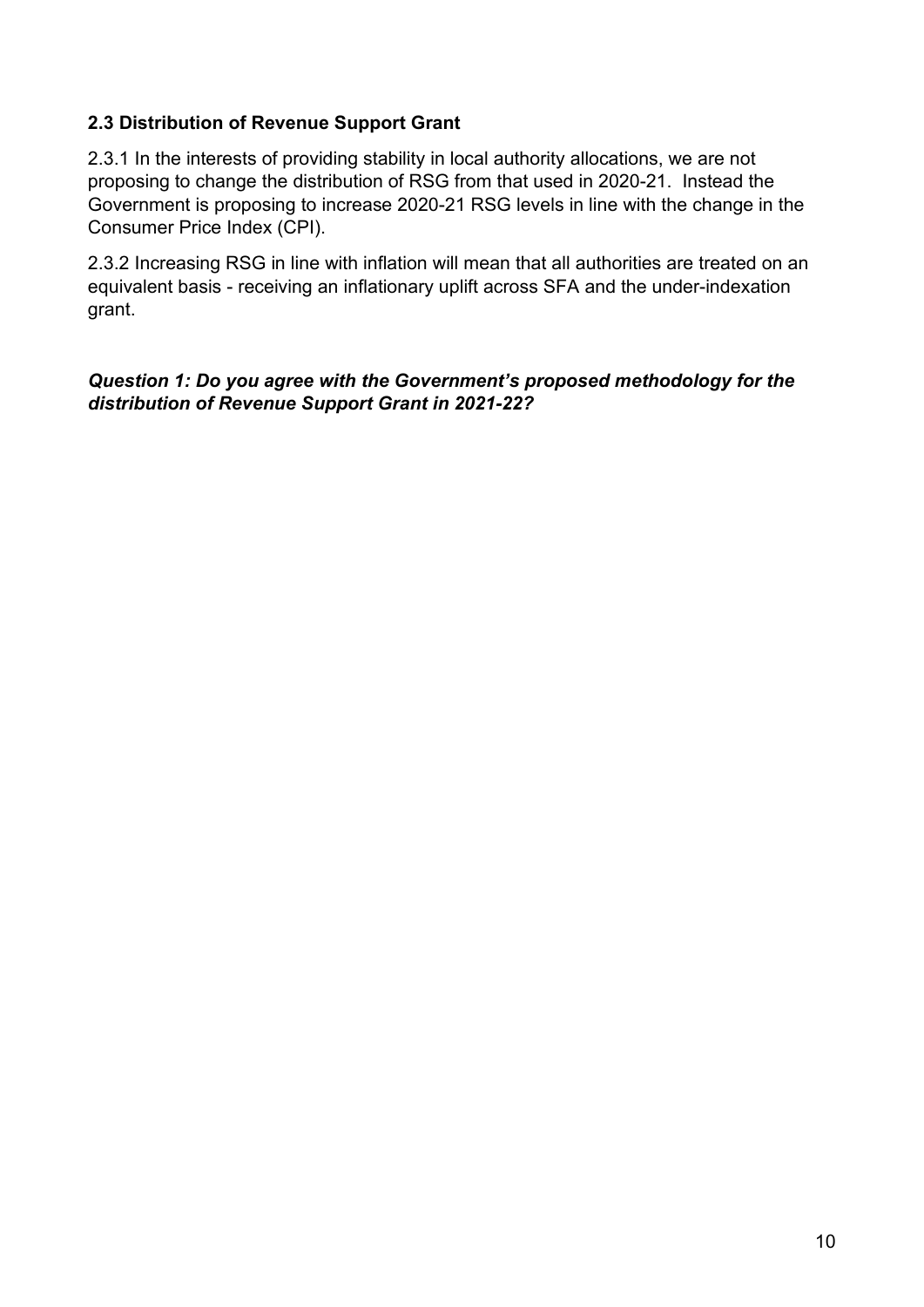# <span id="page-12-0"></span>3. Council tax

# **3.1 Council tax**

3.1.1 The Government remains committed to striking a balance between giving local authorities the flexibility to determine their own level of council tax and ensuring local residents have the final say on excessive increases.

# **3.2 Council tax referendum principles**

3.2.1 The Government proposes the following package of referendum principles for 2021- 22:

- a core council tax referendum principle of up to 2% for shire counties, unitary authorities, London boroughs, the GLA general precept, and fire authorities
- an Adult Social Care (ASC) precept of 3% on top of the core principle for local authorities with responsibility for adult social care.
- shire district councils in two-tier areas will be allowed increases of up to 2% or £5, whichever is higher
- Police and Crime Commissioners (PCCs) (including the GLA charge for the Metropolitan Police and the PCC component of the Greater Manchester Combined Authority precept) will be allowed increases of £15.

3.2.2 In recognition that local authorities might not want to take up the ASC precept flexibility in full next year, some or all of this can be deferred for use in 2022-23. This means that an ASC authority could, for example, set a 2% increase for ASC in 2021-22 and a 1% increase for ASC in 2022-23, irrespective of other referendum principles that may apply in 2022-23.

3.2.3 In 2022-23, the Government intends to legislate through the Referendums Relating to Council Tax Increases (Principles) (England) Report for authorities who do defer. The mechanism will be similar to that used in 2019-20, where authorities had been able to use a 6% ASC precept over the three years from 2017-18 to 2019-20. Decisions on whether to defer or not are for councils, consistent with their responsibility for council tax levels.

# **3.3 Council tax referendum principles for Mayoral Combined Authorities**

3.3.1 Devolution deals have led to the creation of eight Mayoral Combined Authorities (MCAs) with powers such as transport and planning.

3.3.2 The Government has not so far set a referendum principle for MCAs, on the expectation that mayors would exercise restraint and set a precept that was affordable and proportionate to their needs.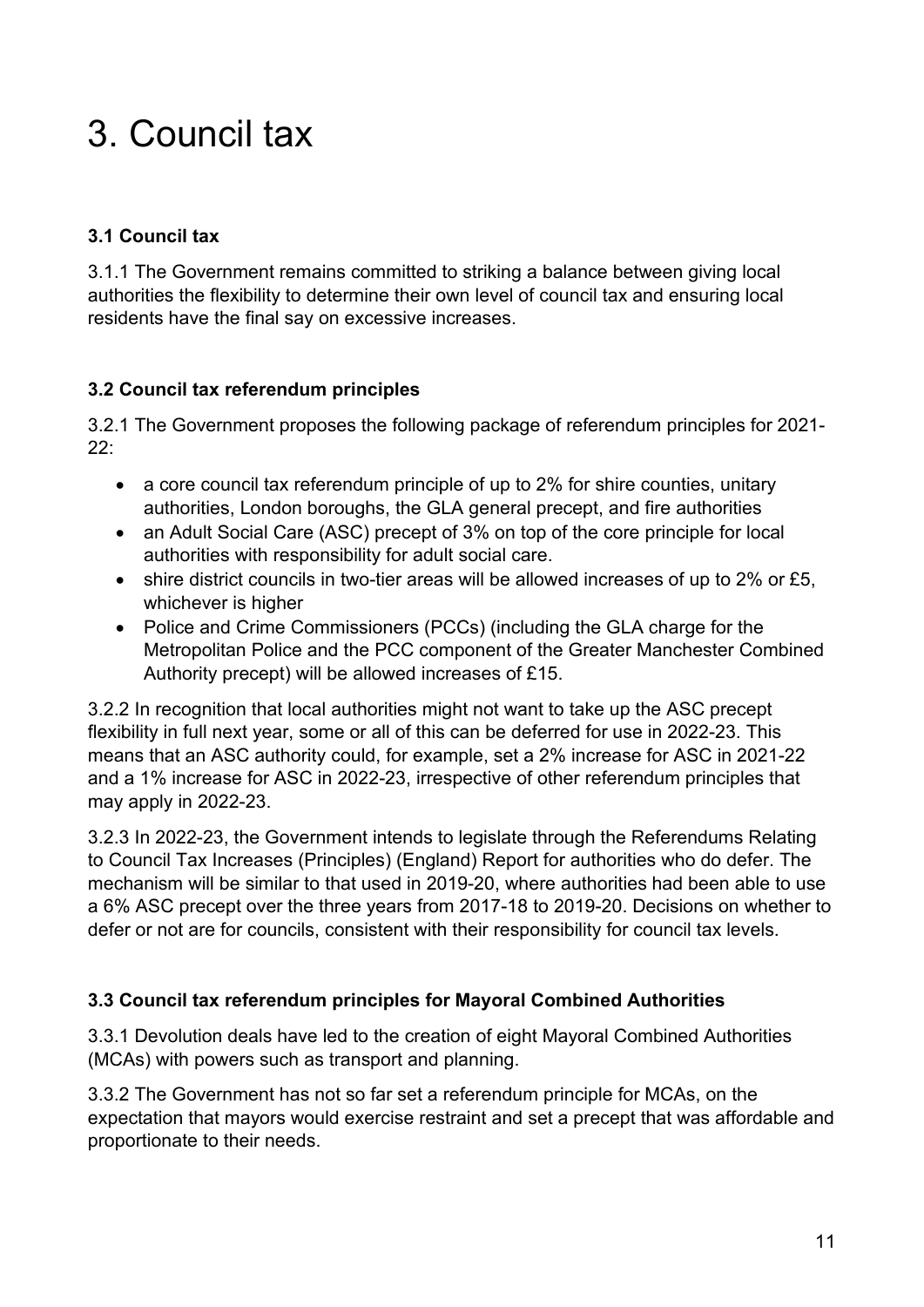3.3.3 As in 2020-21, the Government proposes not to set a council tax referendum principle for MCAs in 2021-22. In line with the referendum principle for police and crime commissioners, we propose to set a £15 principle for the PCC component of the Greater Manchester Combined Authority.

### **3.5 Council tax referendum principles for town and parish councils**

3.5.1 In 2018-19, the Government announced that it did not intend to set referendum principles for town and parish councils for three years. This was contingent on the sector taking all available steps to mitigate the need for council tax increases and the Government seeing clear evidence of restraint in the increases set by the sector.

3.5.2 In 2020-21, the average Band D parish precept increased by 4.0%. This was the lowest percentage point increase in parish precept since 2012-13 but remains in excess of the rate of inflation.

3.5.3 In expectation that parish and town councils continue to show restraint when setting council tax precept levels, the Government proposes to continue with no referendum principles for town and parish councils in 2021-22. The Government will take careful account of the increases set by parishes in 2021-22 when reviewing the matter ahead of next year's settlement.

### **3.6 Council tax referendum principle for the Greater London Authority (GLA)**

3.6.1 The Mayor of London has already indicated that in order to fund Londoners' free travel concessions more generously than the English level, he may seek to raise the general element of the GLA's council tax precept. We await the Mayor's proposals on the GLA referendum principle, as part of the responses to this consultation.

#### *Question 2: Do you agree with the proposed package of council tax referendum principles for 2021-22?*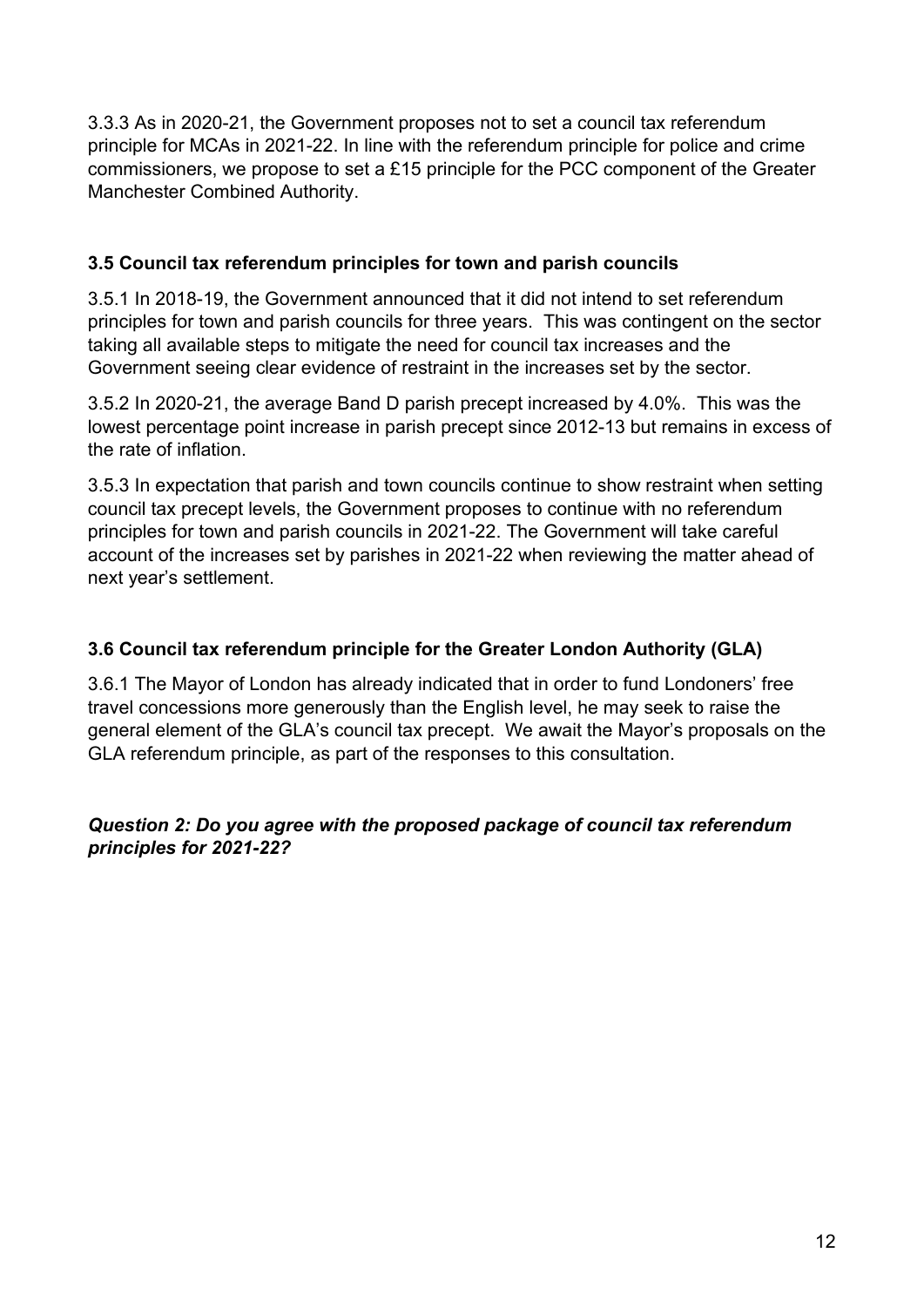# <span id="page-14-0"></span>4. Distribution of Social Care Resources

# **4.1 Social Care**

4.1.1 The Government is committed to addressing social care pressures. In 2020-21, the Government provided £1 billion in additional grant funding, and gave councils access to an extra £500 million raised through a 2% ASC council tax precept for local authorities with adult social care responsibilities.

4.1.2 This year the Government is proposing to make available an additional £1 billion for social care which includes a £300 million boost to the Social Care Grant, to a total of £1.71 billion. Local authorities with adult social care responsibilities will also be able to raise council tax by an additional 3% to help to support the most vulnerable.

4.1.3 The Government is also proposing to roll-forward the 2020-21 Social Care Grant of £1.41 billion and the 2020-21 improved Better Care Fund of £2.1 billion.

#### **4.2 Social Care Grant**

4.2.1 In the interests of stability, the Government proposes to roll-forward allocations of the £1.41 billion Social Care Grant from 2020-21, leaving these unchanged.[4](#page-14-1)

4.2.2 The Government is proposing that the £300 million of additional grant will be distributed in two ways. Our proposal is to use £240 million as an equalisation component, holding the level of equalisation at the same level as in 2020-21, together with £60 million allocated directly through the existing ASC RNF.

4.2.3 Our equalisation methodology is a balanced approach which recognises that the distribution of resources generated through the ASC precept does not match the pattern of assessed need. The proposed methodology, which is the same as that used for this grant in 2020-21, means that all authorities will receive over 94% of the total RNF-based share of the resources which are available through the additional grant and the new ASC precept. An explanation of the methodology is in Annex C and a table of individual local authority allocations is [published separately.](https://www.gov.uk/government/publications/social-care-grant-allocations-2021-to-2022)

4.2.4 The Government proposes that this grant will not be ringfenced, and conditions on reporting requirements will not be attached. In particular, it will be for local authorities to determine how much of it should be spent on adult social care and how much should be spent on children's social care.

<span id="page-14-1"></span><sup>4</sup> Please refer to section 4.2 of the 2020-21 provisional Local Government Finance Settlement consultation for an explanation of the distribution of the Social Care Grant:

[https://www.gov.uk/government/consultations/provisional-local-government-finance-settlement-2020-to-](https://www.gov.uk/government/consultations/provisional-local-government-finance-settlement-2020-to-2021-consultation)[2021-consultation](https://www.gov.uk/government/consultations/provisional-local-government-finance-settlement-2020-to-2021-consultation)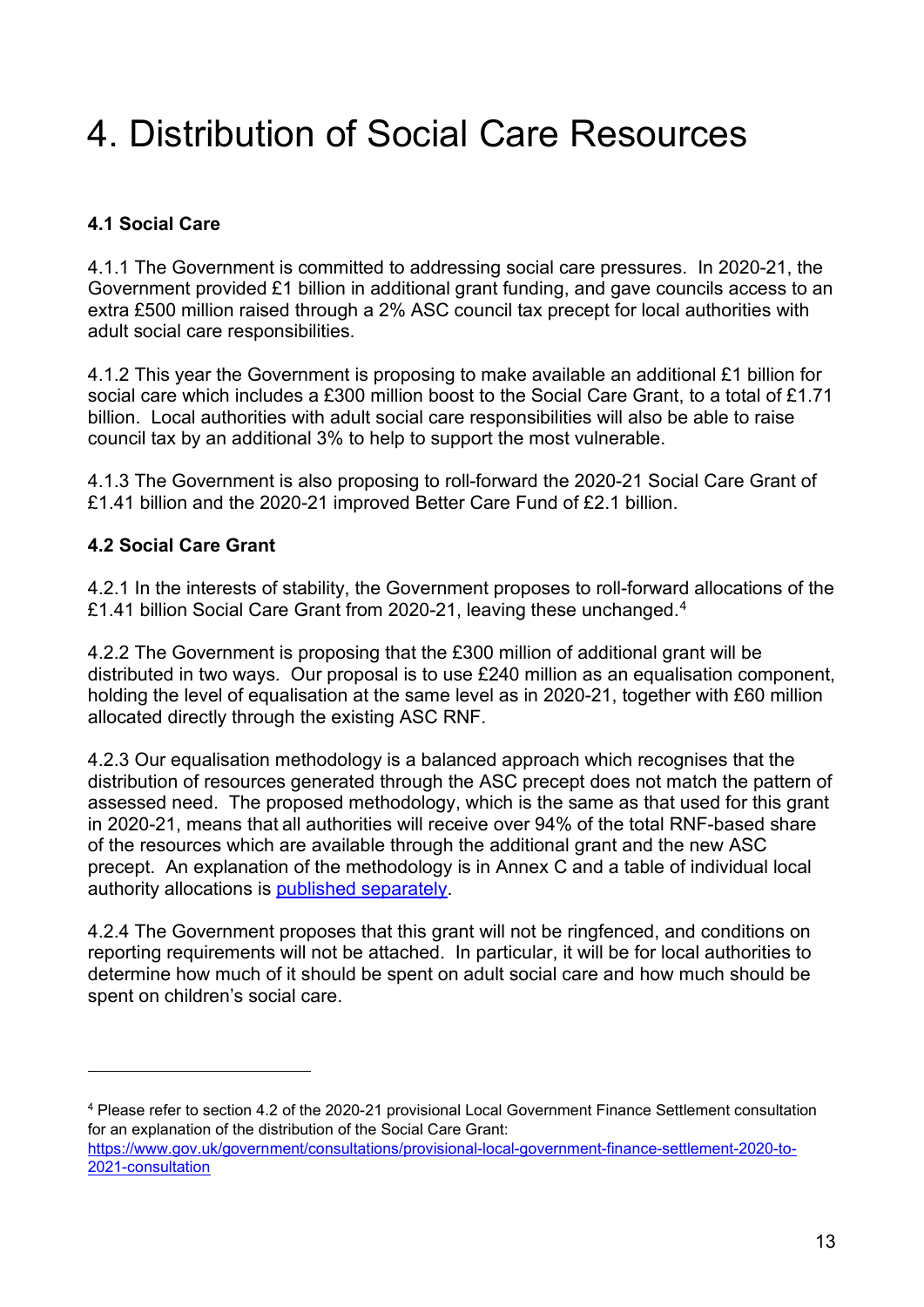#### *Question 3: Do you agree with the Government's proposals for the Social Care Grant in 2021-22?*

#### **4.2 improved Better Care Fund**

4.2.1 In the interests of stability, the Government proposes to continue existing iBCF funding at 2020-21 levels (£2.1 billion), with the distribution unchanged.

*Question 4: Do you agree with the Government's proposals for iBCF in 2021-22?*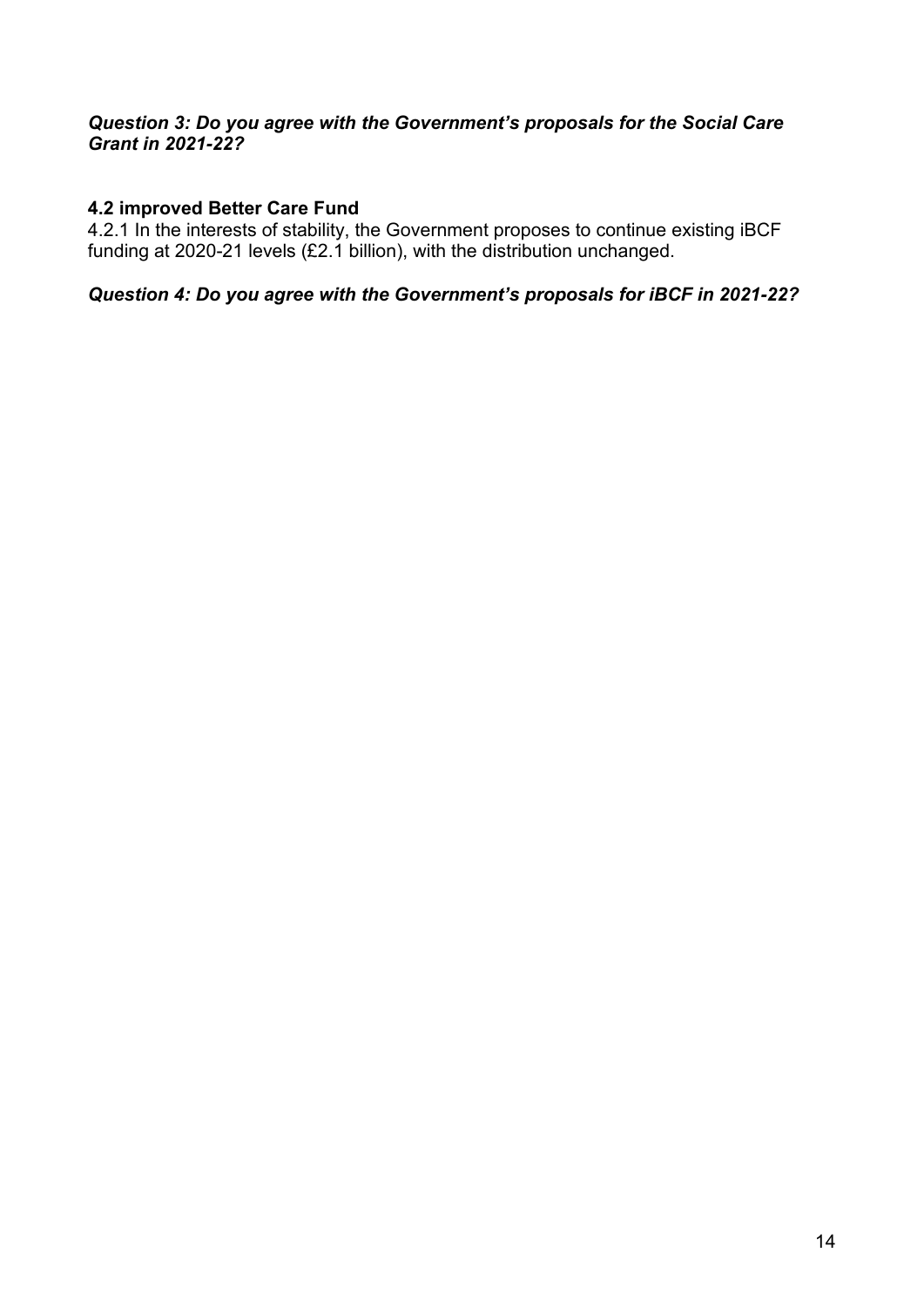# <span id="page-16-0"></span>5. New Homes Bonus

## **5.1 Background**

5.1.1 The New Homes Bonus was introduced in 2011 to provide an incentive for local authorities to encourage housing growth in their areas by rewarding local authorities for net additional homes added to the council tax base. It is paid annually from a top-slice of RSG.

5.1.2 The Government has committed to reforming the NHB, and this year will be the final year under the current approach. We will publish shortly a consultation document on the future of the New Homes Bonus, including options for reform.

#### **5.2 New Homes Bonus in 2021-22**

5.2.1 The Government is proposing a new round of NHB payments (year 11 payments) in 2021-22. This will be the final set of allocations under the current approach, and the Government's proposal is that year 11 payments will not attract new legacy commitments in future years.

5.2.2 The allocations for 2021-22 will be funded through a £622 million top slice of RSG.

5.2.3 The Government is not intending to change the calculation process for year 11 payments, and the methodology will therefore be the same as in 2020-21. Year 11 payments will be calculated as units for reward above a payments baseline of 0.4%, multiplied by the average band D council tax payment, with an additional payment made for affordable homes. In two-tier areas, the annual payment will be split: 80% for shire districts and 20% for shire counties.

5.2.4 The Government intends to honour previously announced legacy payments in the 2021-22 allocations. This means paying legacy payments associated with year 8 (2018- 19) and year 9 (2019-20).

*Question 5: Do you agree with the Government's proposals for New Homes Bonus in 2021-22?*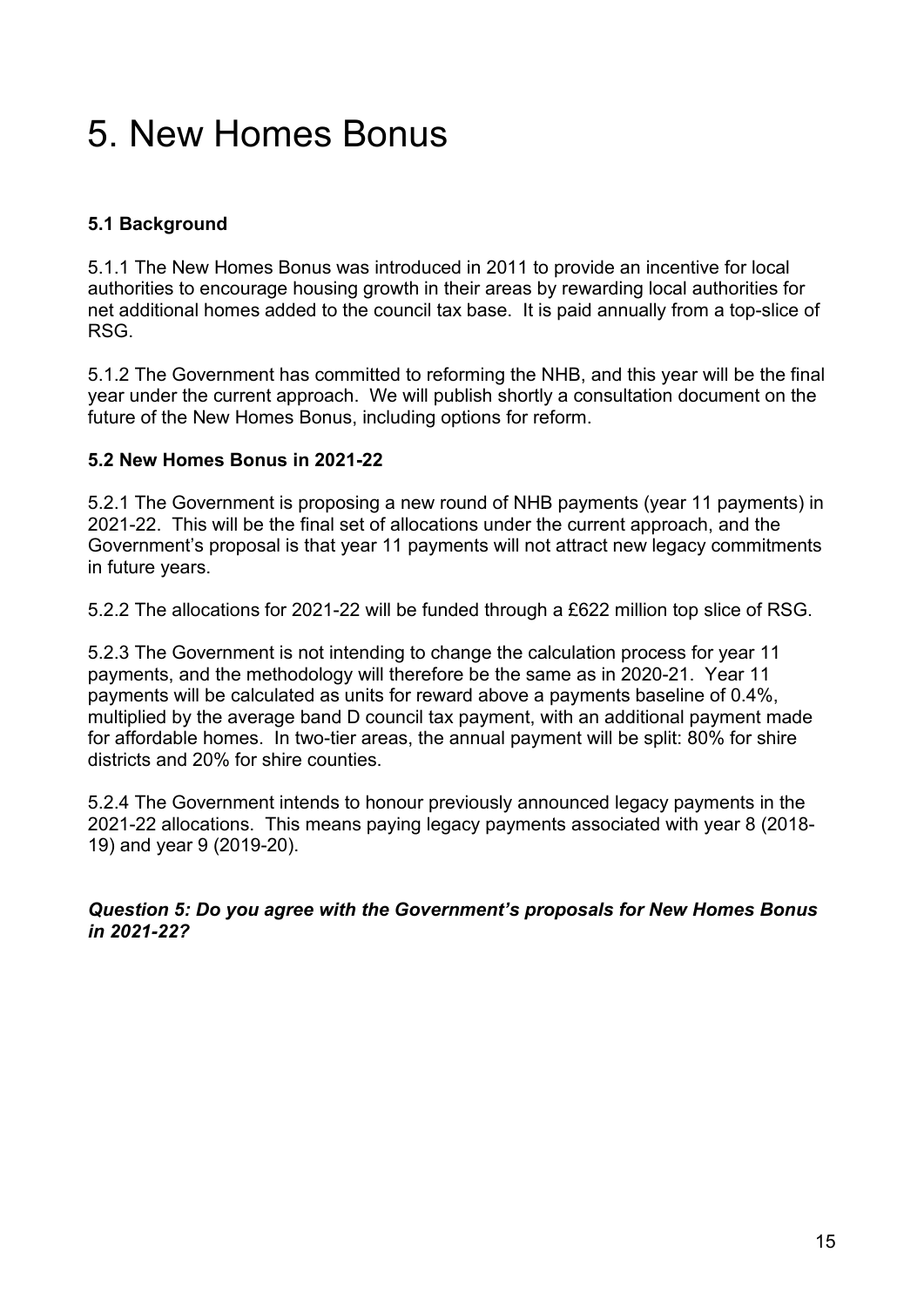# <span id="page-17-0"></span>6. Lower Tier Services Grant

6.1.1 The Government is proposing a new un-ringfenced Lower Tier Services Grant in 2021-22, which will allocate £111 million to local authorities with responsibility for lower tier services (for example, homelessness, planning, recycling and refuse collection, and leisure services).

6.1.2 The proposed grant methodology is two-fold. £86 million of the grant will be allocated according to the 2013-14 Settlement Funding Assessment (SFA), through the lower tier element of SFA. This represents the best available relative needs assessment for the authorities concerned. A full methodology note is at Annex D below and a table of allocations is [published separately.](https://www.gov.uk/government/publications/lower-tier-services-grant-allocations-2021-to-2022)

6.1.3 Alongside this, there will be a minimum funding floor to ensure that no authority sees an annual reduction in Core Spending Power and there is a nominal and real terms increase in CSP when comparing 2020-21 funding to 2021-22 proposed funding. The Government is clear that this funding is in response to the current exceptional circumstances and is a one-off. No local authority should take this funding floor as guaranteeing similar funding floors in future years, including in future finance reforms.

*Question 6: Do you agree with the Government's proposal for a new Lower Tier Services Grant, with a minimum funding floor so that no authority sees an annual reduction in Core Spending Power?*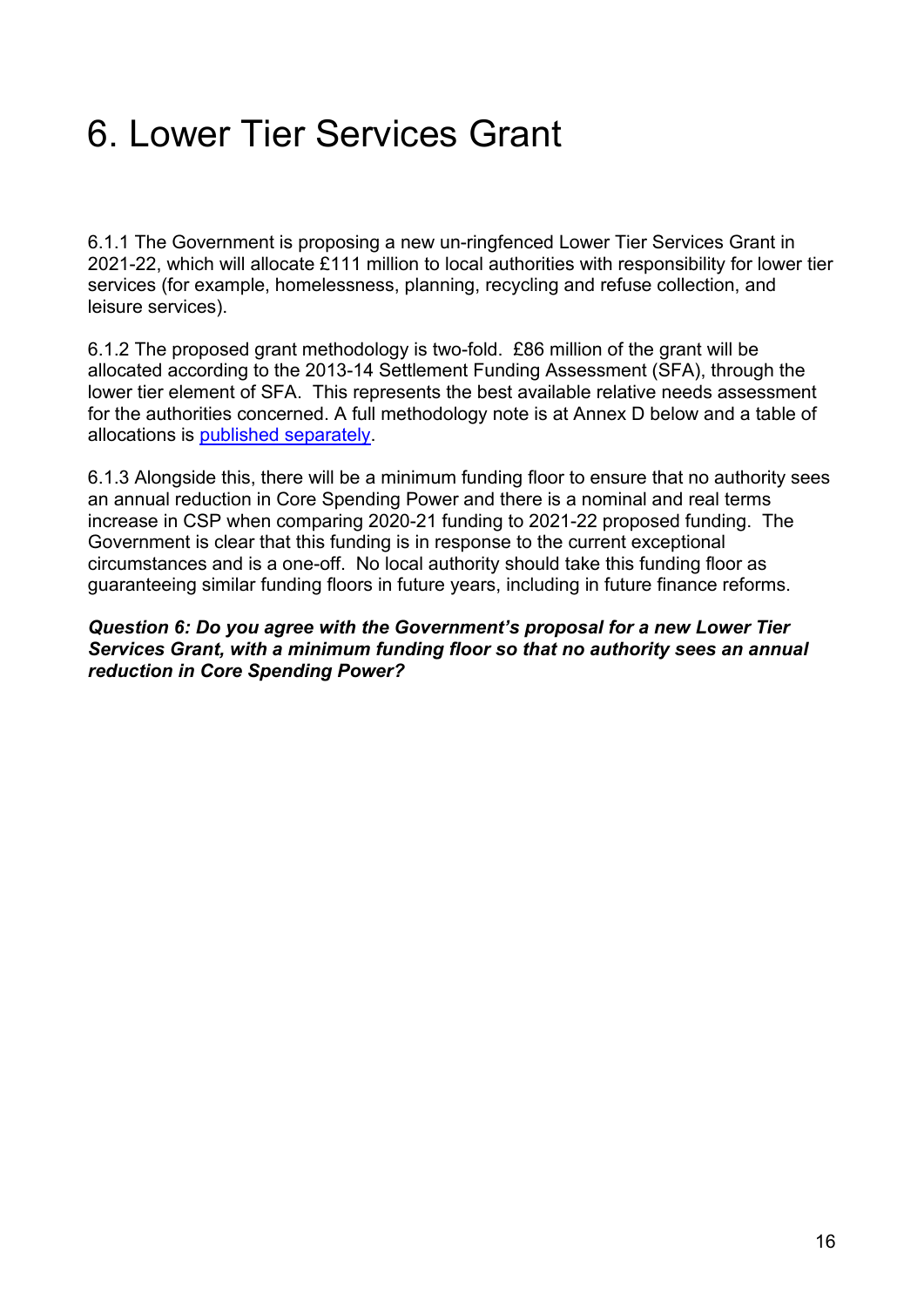# <span id="page-18-0"></span>6. Rural Services Delivery Grant

### **6.1 Rural Services Delivery Grant**

6.1.1 The Government recognises additional cost pressures in rural areas. We are proposing to increase the Rural Services Delivery Grant (RSDG) by £4 million, taking the total to £85 million - the highest ever.

6.1.2 In 2020-21, allocations were distributed to the top quartile of local authorities on the basis of the 'super-sparsity' indicator, which ranks authorities by the proportion of the population which is scattered widely, using Census data and weighted towards the authorities with the sparsest populations.

6.1.3 We propose to continue to use the existing formula to distribute the allocations of RSDG for 2021-22.

*Question 7: Do you agree with the Government's proposals for Rural Services Delivery Grant in 2021-22?*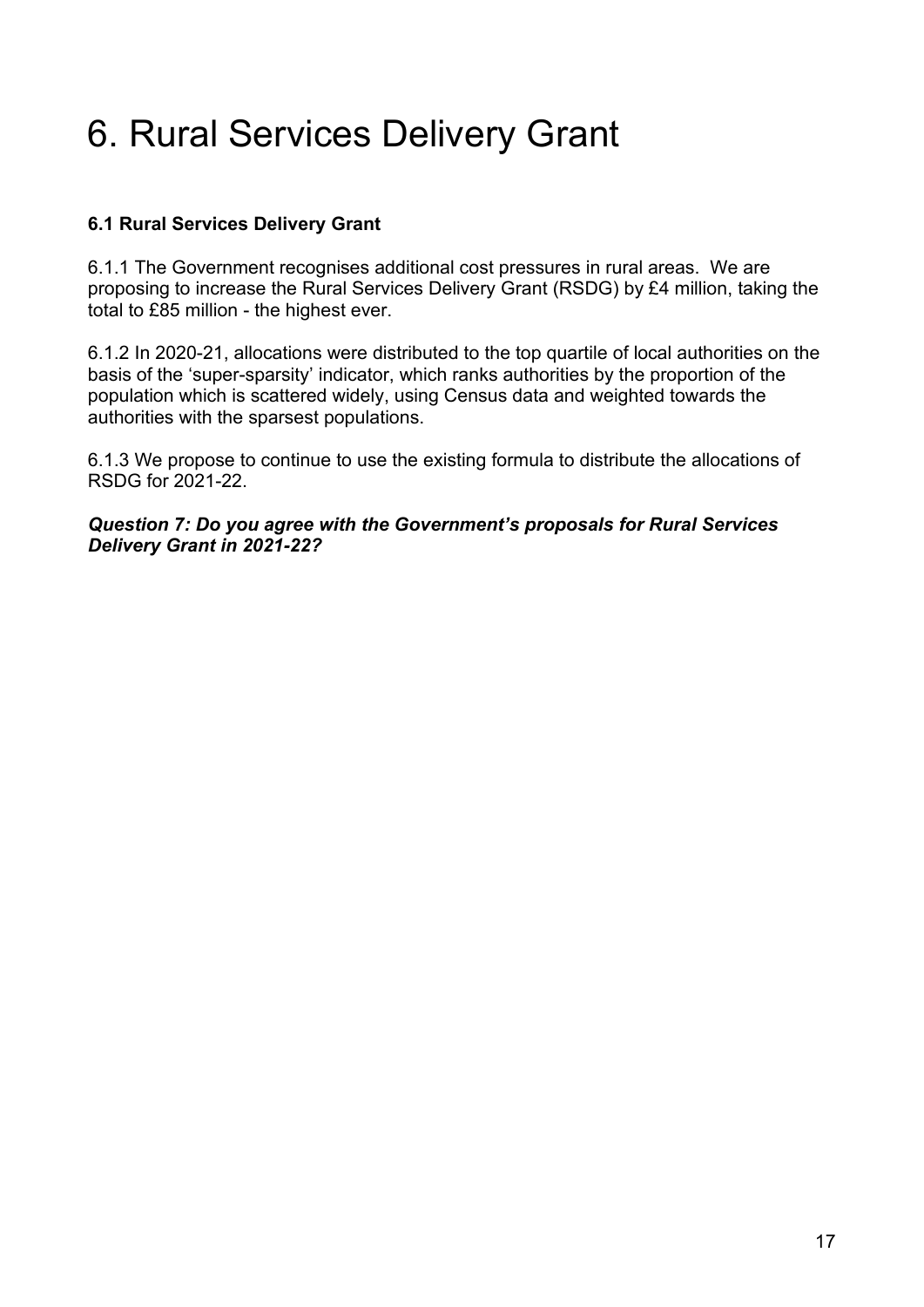# <span id="page-19-0"></span>7. Visible Lines

# **7.1 Visible Lines**

7.1.1 Visible Lines are a product that the Government has published alongside the settlement in recent years.<sup>[5](#page-19-1)</sup> Visible Lines show a notional allocation for grants that were rolled into the settlement at previous Spending Reviews, most of them before 2016. These allocations are entirely notional as the core settlement is not ringfenced and they do not impact on the settlement distribution or represent an expectation from central government of local expenditure levels.

7.1.2 At each Spending Review it is standard procedure to remove Visible Lines, since a projection of grant profiles no longer exists. Therefore, we no longer intend to publish Visible Lines for the grants that were rolled in prior to 2016.

7.1.3 For future Spending Reviews, if forward profiles are available for grants rolled into the settlement, we will consider again whether to publish Visible Lines for the duration of that Spending Review.

*Question 8: Do you have any comments on the Government's plan not to publish Visible Lines?*

<span id="page-19-1"></span><sup>5</sup> See Core spending power: visible lines of funding 2020 to 2021:

https://www.gov.uk/government/publications/core-spending-power-visible-lines-of-funding-2020-to-2021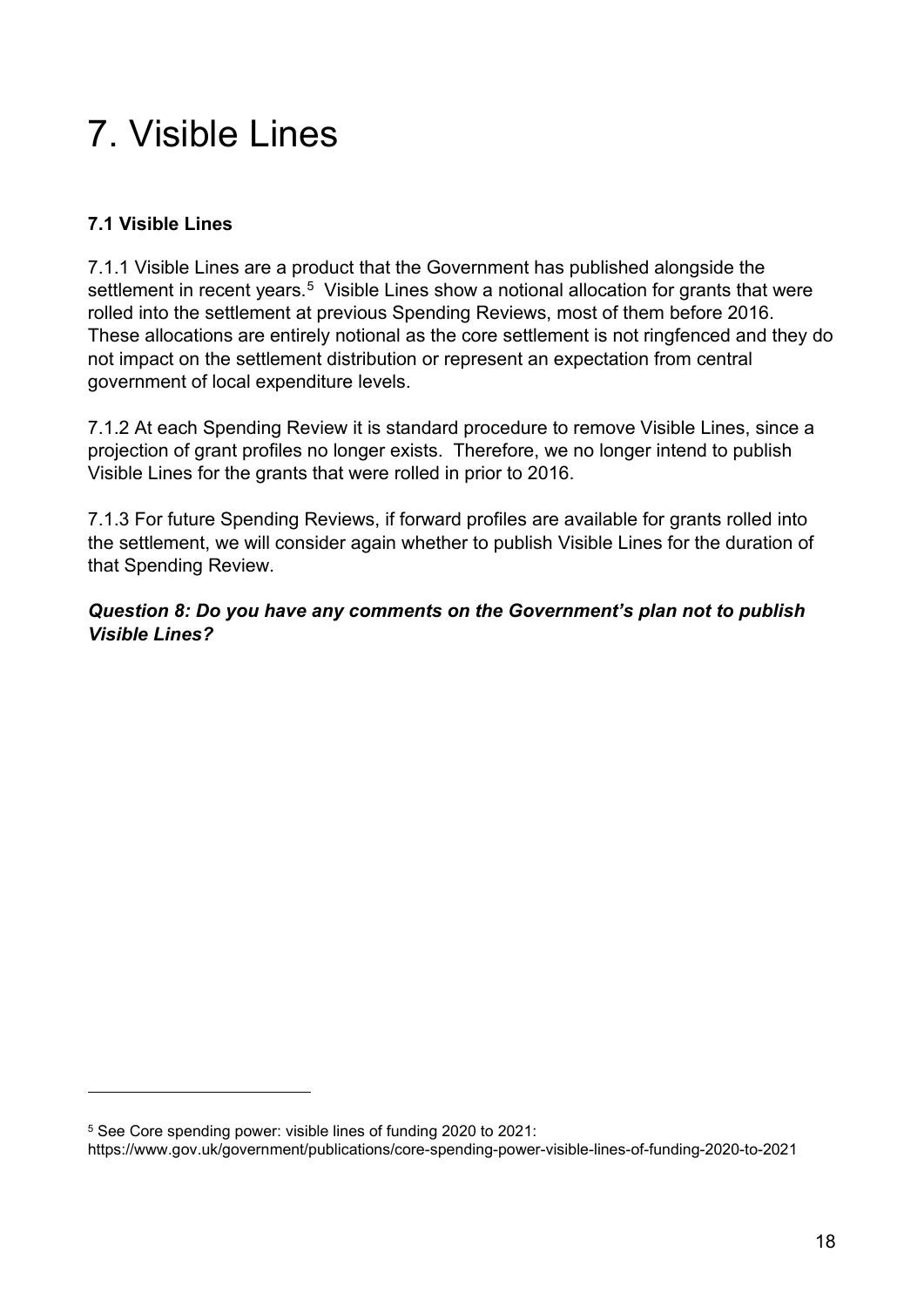# <span id="page-20-0"></span>8. Equalities impacts of these proposals

## **8.1 Draft Equality Statement**

8.1.1 A [draft equality assessment](https://www.gov.uk/government/publications/provisional-local-government-finance-settlement-2021-to-2022-draft-equality-statement) of the impact of the 2021-22 local government finance settlement has been published alongside this consultation document.

*Question 9: Do you have any comments on the impact of the proposals for the 2021- 22 settlement outlined in this consultation document on persons who share a protected characteristic, and on the draft equality statement published alongside the consultation document? Please provide evidence to support your comments.*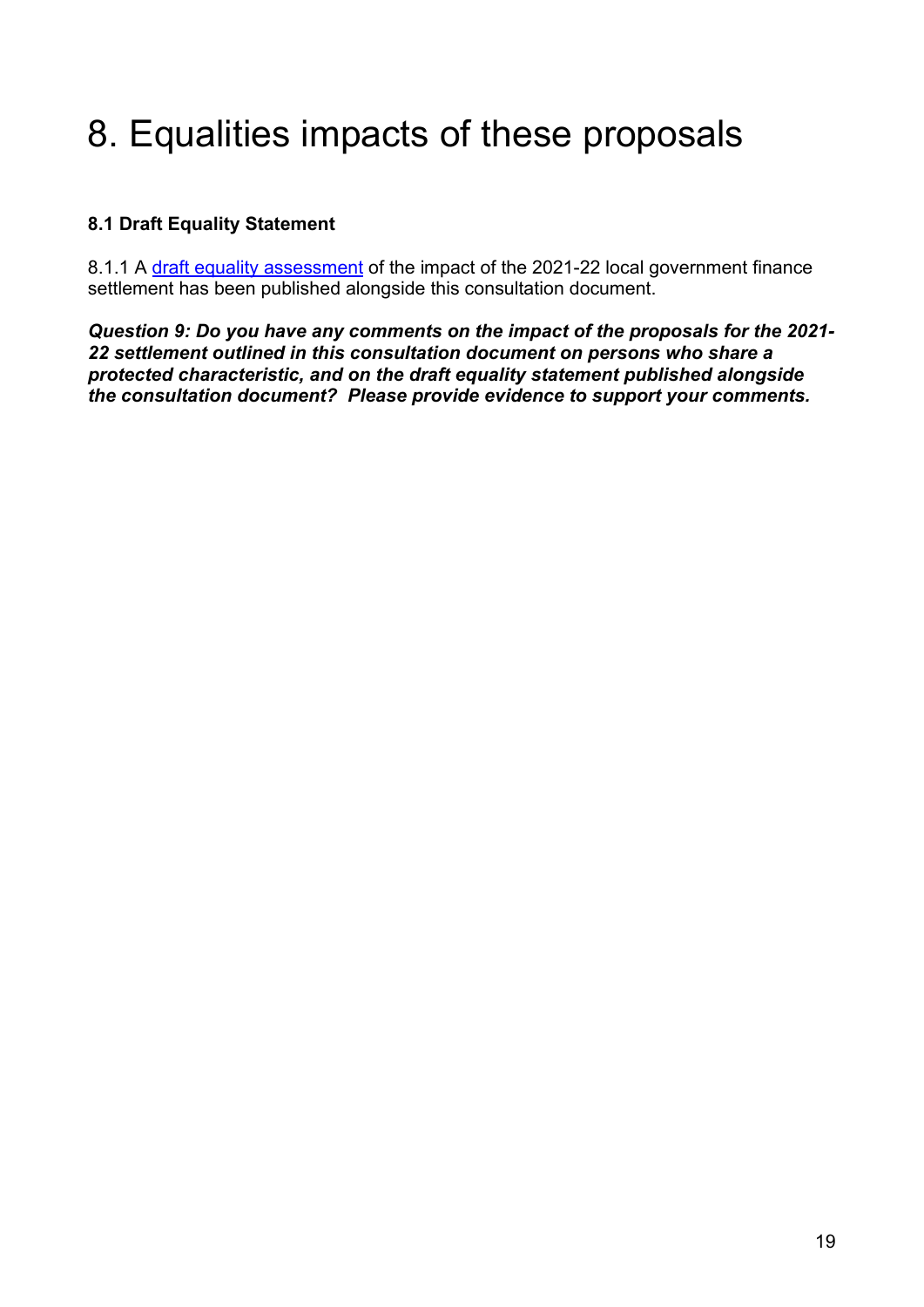# <span id="page-21-0"></span>Annex A: Privacy notice

### **Personal data**

The following is to explain your rights and give you the information you are be entitled to under the Data Protection Act 2018.

Note that this section only refers to your personal data (your name address and anything that could be used to identify you personally) not the content of your response to the consultation.

#### **1. The identity of the data controller and contact details of our Data Protection Officer**

The Ministry of Housing, Communities and Local Government (MHCLG) is the data controller. The Data Protection Officer can be contacted at [dataprotection@communities.gov.uk](mailto:dataprotection@communities.gov.uk) 

#### **2. Why we are collecting your personal data**

Your personal data is being collected as an essential part of the consultation process, so that we can contact you regarding your response and for statistical purposes. We may also use it to contact you about related matters.

#### **3. Our legal basis for processing your personal data**

The Data Protection Act 2018 states that, as a government department, MHCLG may process personal data as necessary for the effective performance of a task carried out in the public interest. i.e. a consultation. This consultation fulfils the mandatory statutory requirements to consult under sections 78(5), 78A(3) and paragraph of Schedule 7B of the Local Government Finance Act 1988.

#### **4. With whom we will be sharing your personal data**

Other Government Departments including:

- Attorney General's Office
- Cabinet Office
- Department for Business, Energy and Industrial Strategy
- Department for Digital, Culture, Media and Sport
- Department for Education Department for Environment
- Food and Rural Affairs
- Department for International Trade
- Department for Transport
- Department for Work and Pensions
- Department of Health and Social Care
- Foreign, Commonwealth and Development Office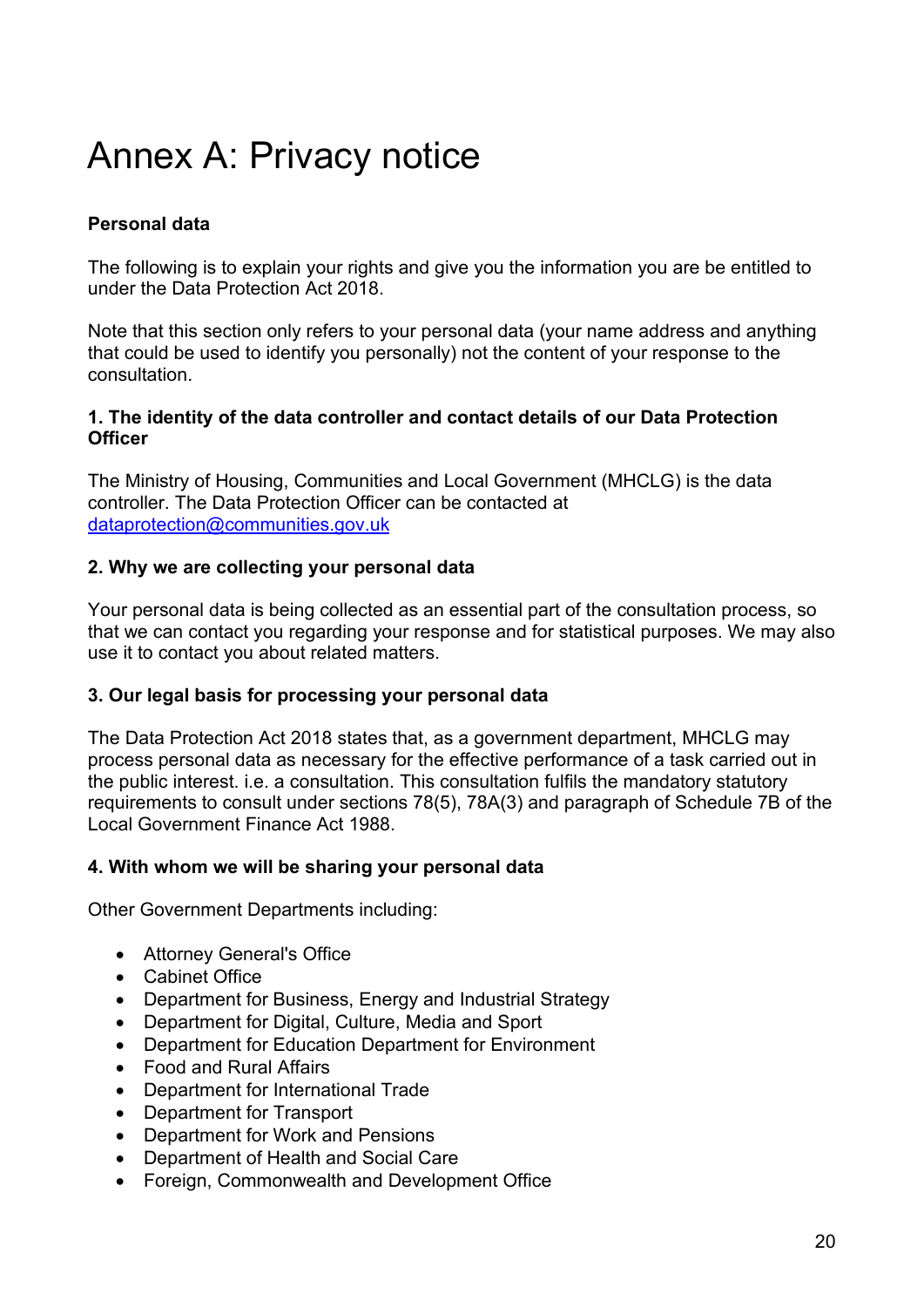- Her Majesty's Treasury
- Home Office
- Ministry of Defence
- Ministry of Justice
- Northern Ireland Office
- Office of the Advocate General for Scotland
- Office of the Leader of the House of Commons
- Office of the Leader of the House of Lords
- Scotland Office UK
- Export Finance
- Wales Office

#### **5. For how long we will keep your personal data, or criteria used to determine the retention period.**

Your personal data will be held for two years from the closure of the consultation.

#### **6. Your rights, e.g. access, rectification, erasure**

The data we are collecting is your personal data, and you have considerable say over what happens to it. You have the right:

- a. to see what data we have about you
- b. to ask us to stop using your data, but keep it on record
- c. to ask to have all or some of your data deleted or corrected

d. to lodge a complaint with the independent Information Commissioner (ICO) if you think we are not handling your data fairly or in accordance with the law. You can contact the ICO at [https://ico.org.uk/,](https://ico.org.uk/) or telephone 0303 123 1113.

#### **7. Your personal data will not be sent overseas**

#### **8. Your personal data will not be used for any automated decision making.**

#### **9. Your personal data will be stored in a secure government IT system.**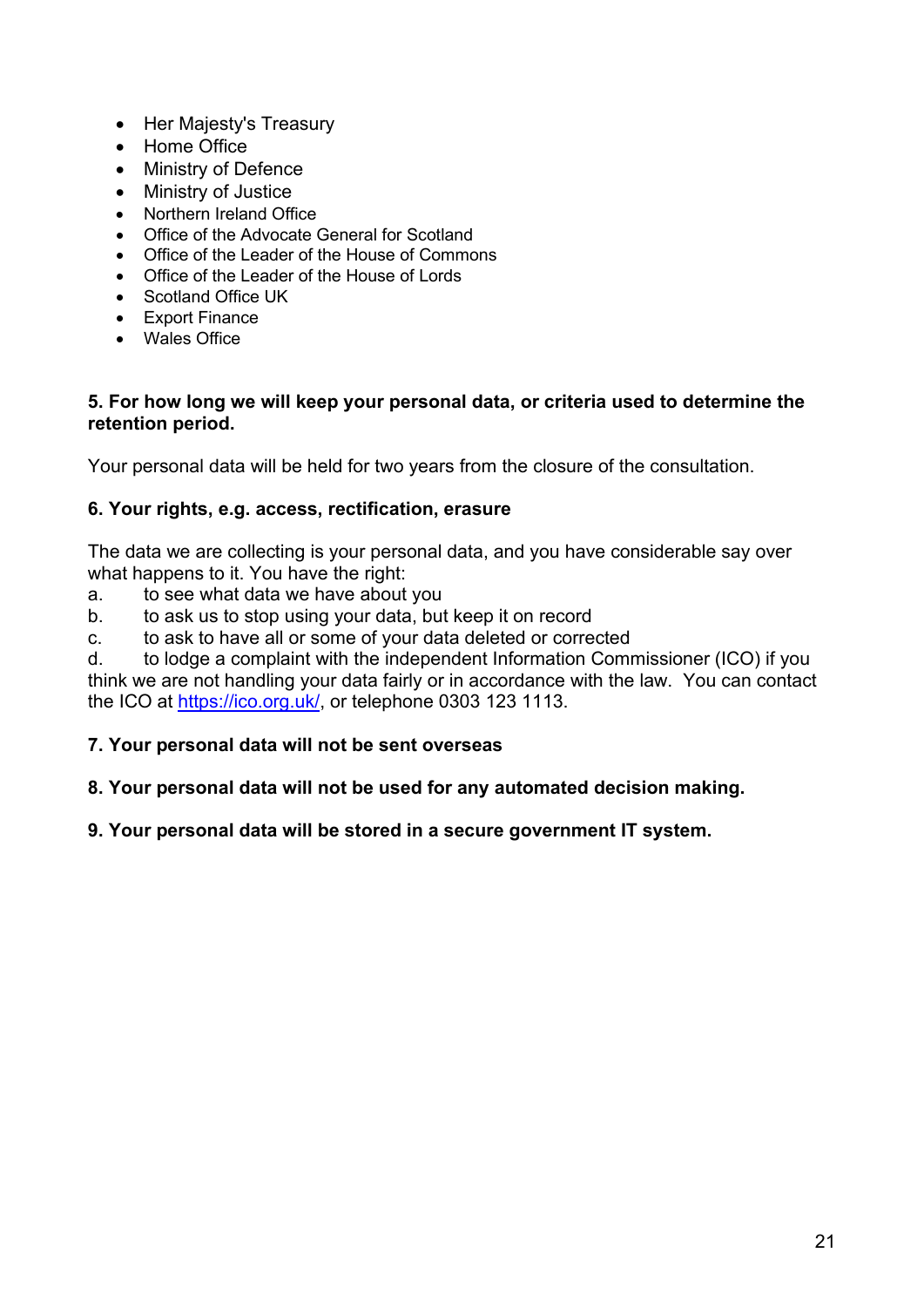# <span id="page-23-0"></span>Annex B: Address details & list of consultation questions

If the pro-forma link is inoperable, written responses may be sent by email or post to:

**[LGFsettlement@communities.gov.uk](mailto:LGFsettlement@communities.gov.uk)**

Or

 Local Government Finance Settlement Team Ministry of Housing, Communities and Local Government 2nd floor, Fry Building 2 Marsham Street London SW1P 4DF

When replying to this consultation please confirm whether you are replying as an individual or submitting an official response on behalf of an organisation and include:

─ your name,

- ─ your position (if applicable),
- ─ the name of organisation (if applicable),
- ─ an address (including post-code),
- ─ an email address, and
- ─ a contact telephone number

*Question 1: Do you agree with the Government's proposed methodology for the distribution of Revenue Support Grant in 2021-22?*

*Question 2: Do you agree with the proposed package of council tax referendum principles for 2021-22?*

*Question 3: Do you agree with the Government's proposals for the Social Care Grant in 2021-22?*

*Question 4: Do you agree with the Government's proposals for iBCF in 2021-22?*

*Question 5: Do you agree with the Government's proposals for New Homes Bonus in 2021-22?*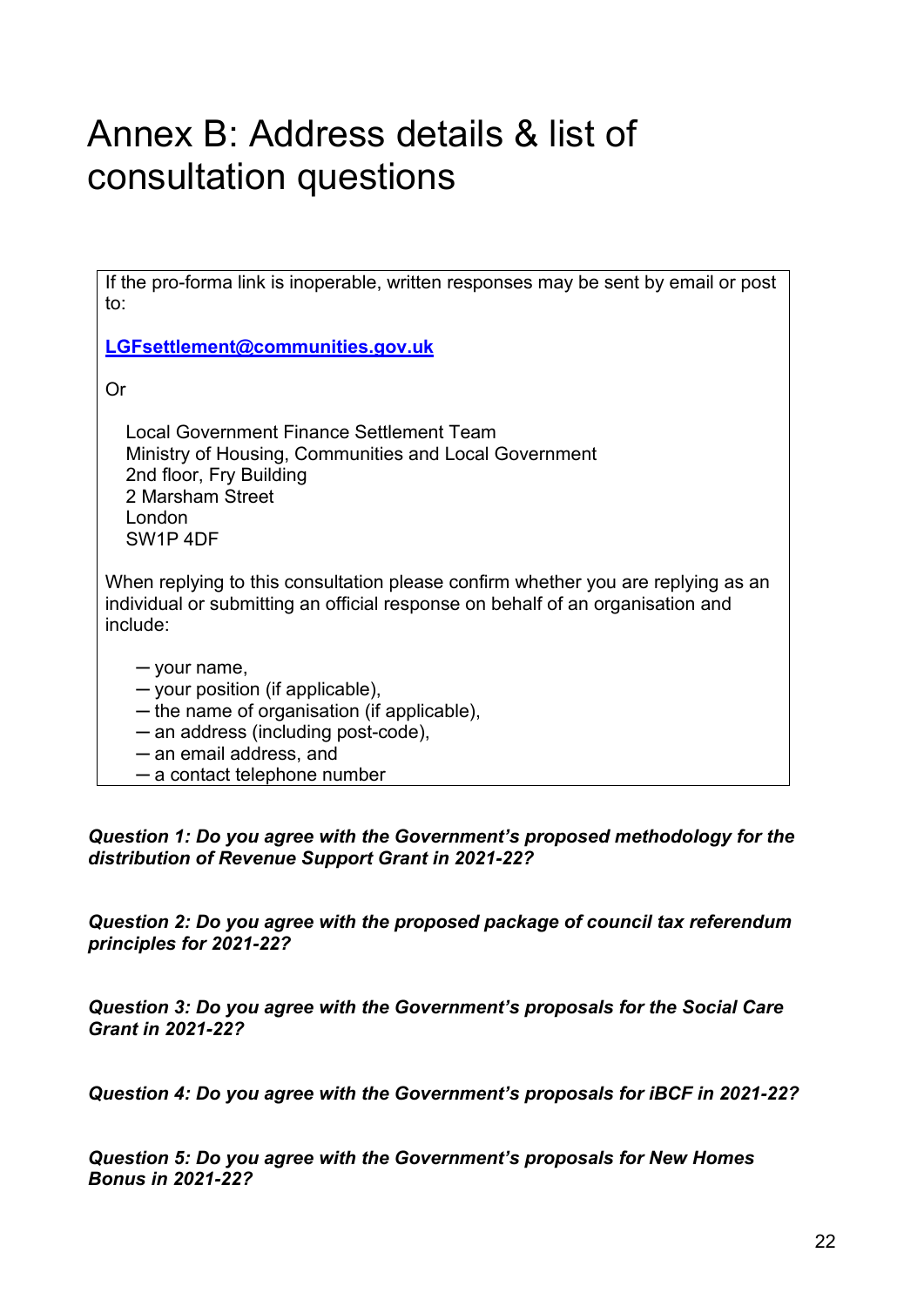*Question 6: Do you agree with the Government's proposal for a new Lower Tier Services Grant, with a minimum funding floor so that no authority sees an annual reduction in Core Spending Power?*

*Question 7: Do you agree with the Government's proposals for Rural Services Delivery Grant in 2021-22?*

*Question 8: Do you have any comments on the Government's plan not to publish Visible Lines?*

*Question 9: Do you have any comments on the impact of the proposals for the 2021- 22 settlement outlined in this consultation document on persons who share a protected characteristic, and on the draft equality statement published alongside the consultation document? Please provide evidence to support your comments.*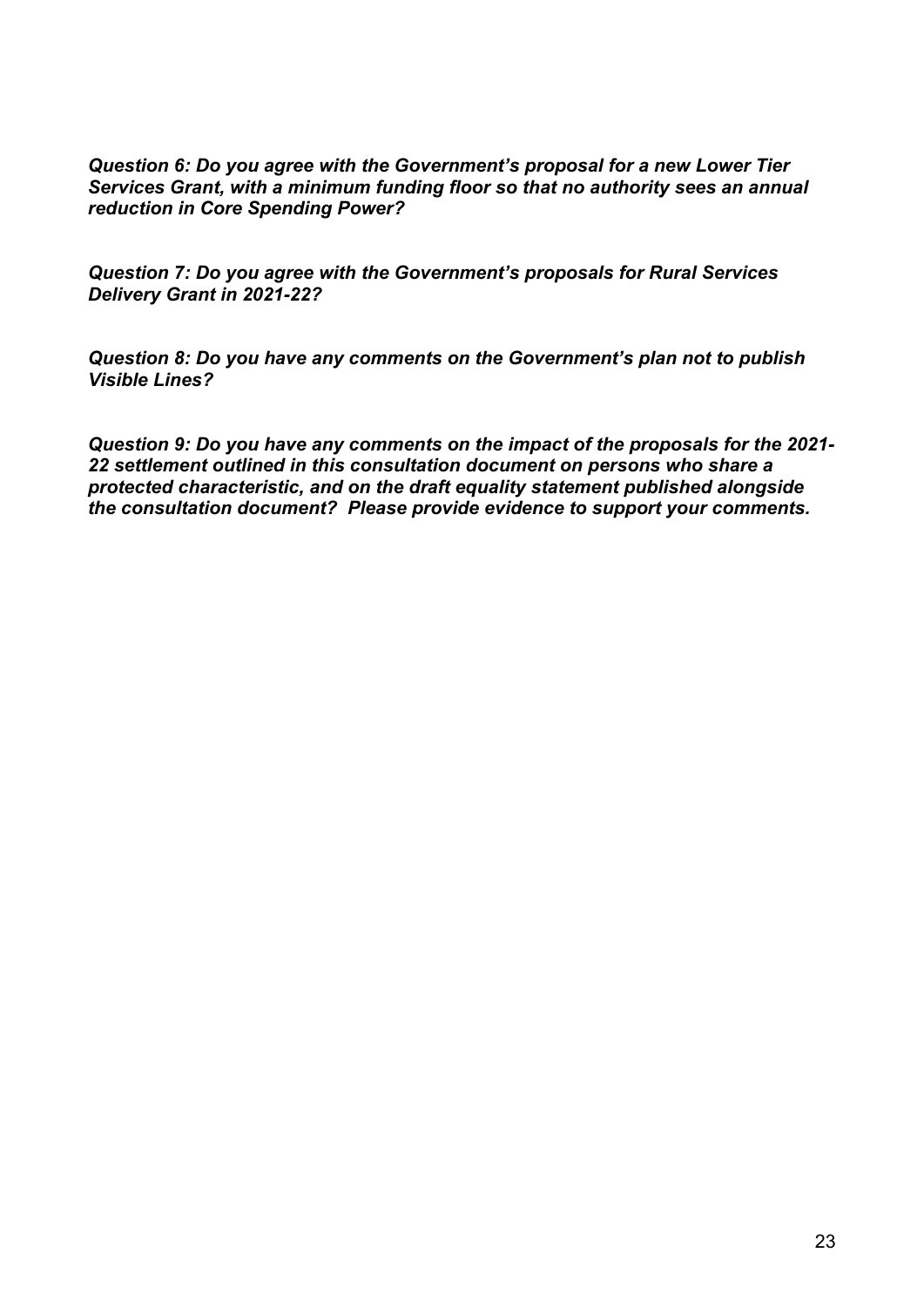# <span id="page-25-0"></span>Annex C: Social Care Grant equalisation methodology and provisional allocations

In the interests of stability, the Government proposes to roll-forward allocations of the £1.41 billion Social Care Grant from 2020-21, leaving these unchanged. This note explains the proposed methodology for allocation of the £300 million of additional funding in Social Care Grant in 2021-22.

The proposed equalisation methodology for Social Care Grant in 2021-22 is based on identifying the total potential new available resource for social care to be equalised.

This is the sum of the additional grant funding to be used for equalisation (in this case £240m) plus the total available increase in council tax precept income in that year as a result of the proposed 3% Adult Social Care council tax precept referendum principle (approximately £790 million). This total amount is then allocated between authorities on the basis of the Adult Social Care Relative Needs Formula.

The amount for each local authority is then reduced by its potential council tax precept income. 

The resulting figure is then essentially that authority's share of the equalisation amount (£240 million). 

For a small number of authorities, the precept income exceeds the needs share, and in these cases the equalisation component of the grant is set to zero and the authority concerned retains the potential council tax resources in excess of their calculated needs share. 

This results in turn in a grant total for equalisation which exceeds £240 million; to reduce this to the required level, the grant payments for each authority are reduced, by amounts in proportion to the figure for each authority.

The Government has published a separate table of Social Care Grant allocations at: [https://www.gov.uk/government/collections/provisional-local-government-finance](https://www.gov.uk/government/collections/provisional-local-government-finance-settlement-england-2021-to-2022)[settlement-england-2021-to-2022.](https://www.gov.uk/government/collections/provisional-local-government-finance-settlement-england-2021-to-2022)

The resulting shares of the £300 million are shown in the second column of the allocations table and are added to the other grant components to give the overall total. From this, all authorities receive over 94% of their RNF-based share of the total new resources.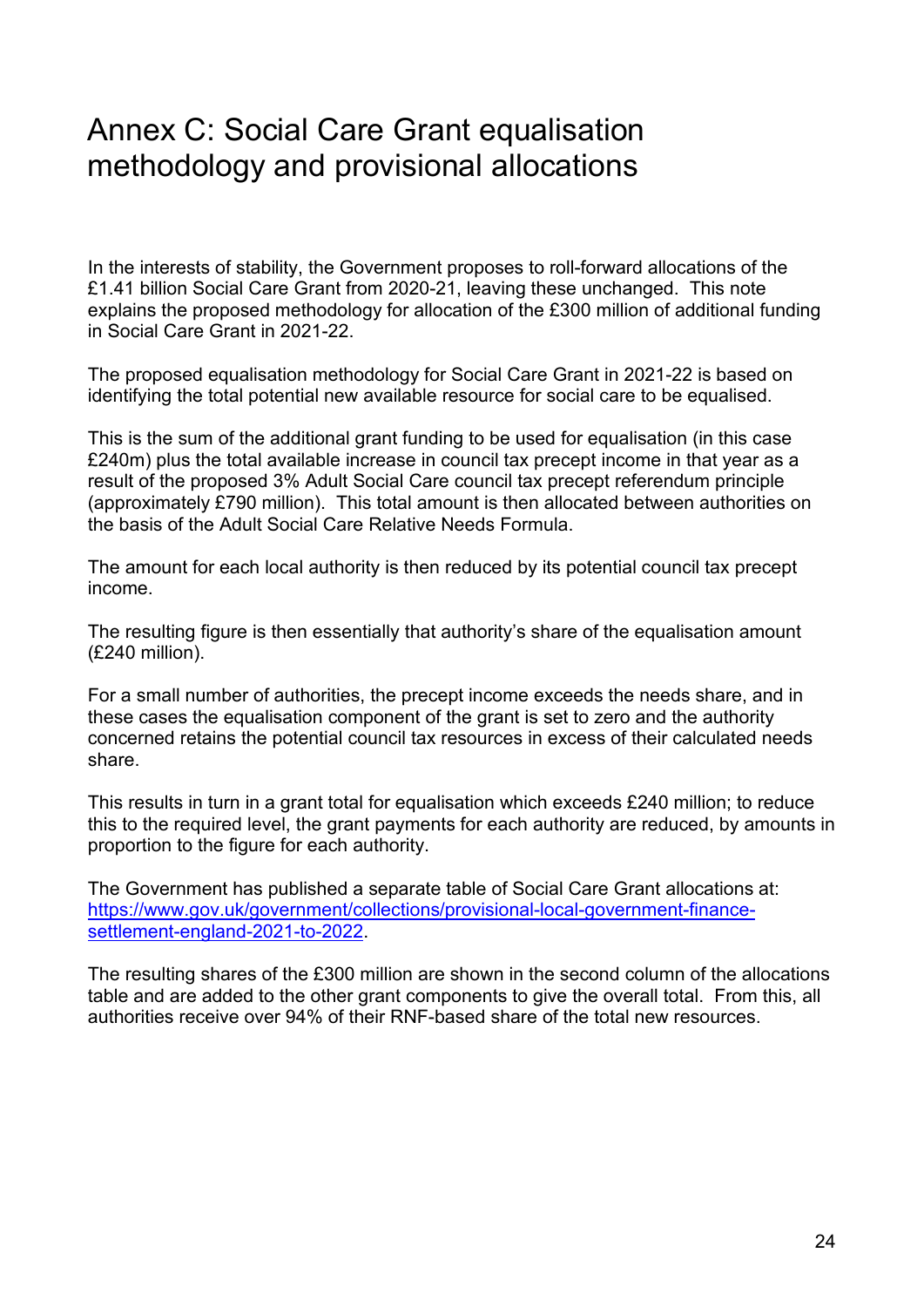# <span id="page-26-0"></span>Annex D: Lower Tier Services Grant methodology and provisional allocations

The Government has published a separate table of Lower Tier Services Grant allocations at: [https://www.gov.uk/government/collections/provisional-local-government-finance](https://www.gov.uk/government/collections/provisional-local-government-finance-settlement-england-2021-to-2022)[settlement-england-2021-to-2022.](https://www.gov.uk/government/collections/provisional-local-government-finance-settlement-england-2021-to-2022)

A more detailed explanation of the grant allocation methodology is provided below:

a. The lower tier 2013/14 SFA grant component is calculated as follows:

Lower Tier 13/14 SFA $_{21/22}^{LA}$  = Lower Tier 13/14 SFA $_{21/22}^{England}$  x

Lower Tier shares of SFA $^{LA}_{13/14}$ 

b. The cash funding floor component is calculated as follows:

 $\emph{Cash Funding Floor}_{21/22}^{LA} = \emph{Max} (\emph{CSP}_{20/21}^{LA} \emph{-} \emph{CSP pre-floor}_{21/22}^{LA}, 0)$ 

c. The lower tier services grant for each authority is then the sum of the two components:

 $LTSG^{LA}_{21/22}$  = Lower Tier 13/14 SFA $^{LA}_{21/22}$  + Cash Funding Floor $^{LA}_{21/22}$ 

d. The total grant required for the cash funding floor is determined by the sum of the amount required for each authority:

Cash Funding Floor $_{21/22}^{England} = \sum_{LA} Cash$  Funding Floor $_{21/22}^{LA}$ 

e. Set the quantum of the grant through the lower tier 2013/14 SFA grant component in a., so that the sum of that grant component plus the amount required for the funding floor is equal to £111 million. This results in c.£86 million through the former, with a funding floor of c.£25 million, equal to the total quantum available:

s.t 
$$
LTSG_{21/22}^{England} = Lower Tier 13/14 SFA_{21/22}^{England} + Cash Funding Floor_{21/22}^{England} = £111m
$$
  
= £86m + £25m = £111m

Where: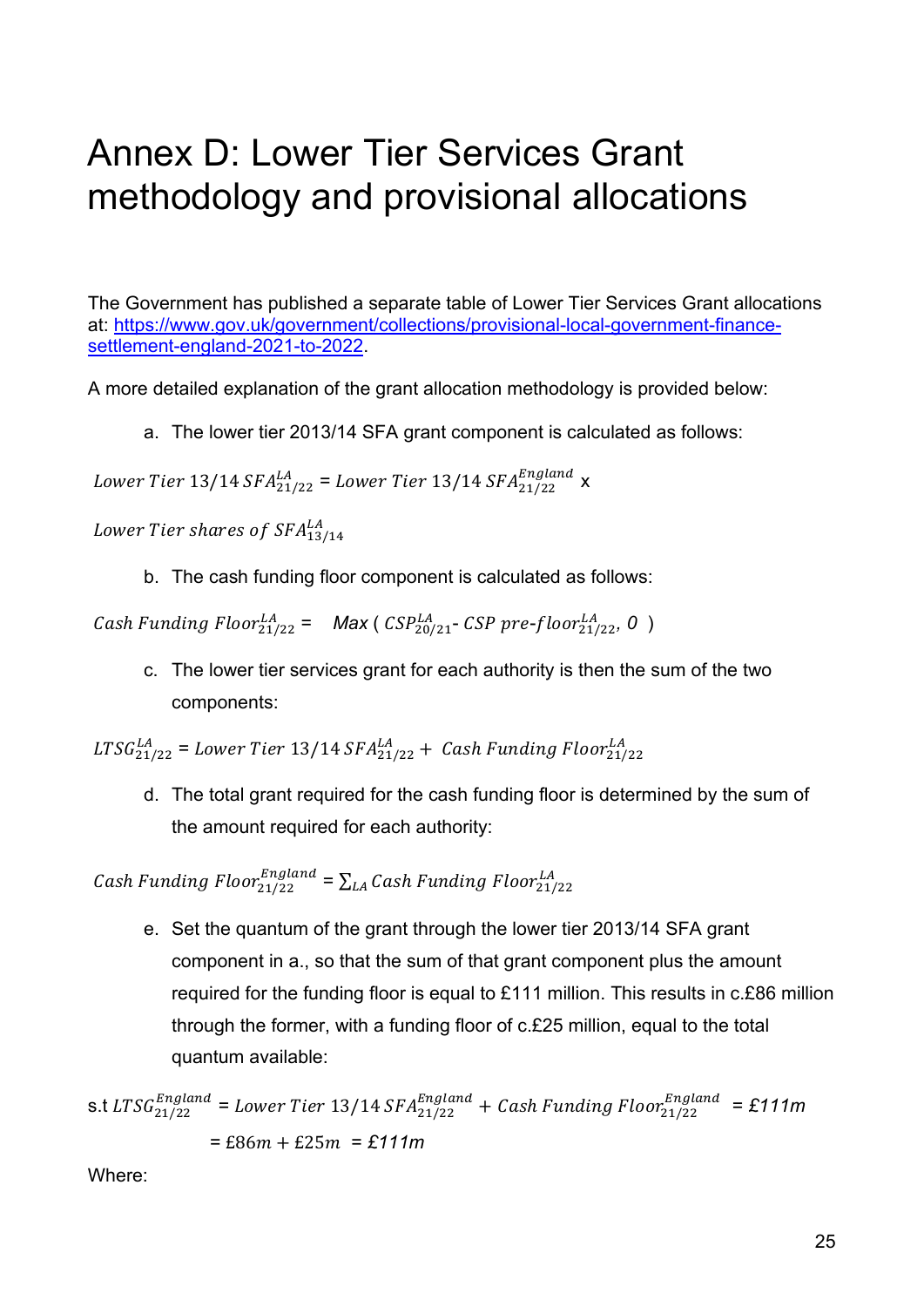Lower Tier 13/14 SFA is the lower tier 2013/14 SFA grant component within the Lower Tier Services Grant

Lower Tier shares of SF $A_{13/14}^{LA}$  is the lower tier shares within 2013/14 SFA (sums to 1). These are derived from the adjusted 2013/14 SFA breakdown by funding tier published at the 2014/15 Local Government Finance Settlement

 $CSP$  is the Core Spending Power of an authority

CSP pre-floor is the Core Spending Power of an authority before the cash funding floor is applied but including  $Lower Tier$  13/14  $SFA$ 

Cash Funding Floor is the cash funding floor grant component within the Lower Tier Services Grant

LTSG is the Lower Tier Services Grant comprised of the Lower tier shares of 13/14 SFA grant component and the Cash funding floor component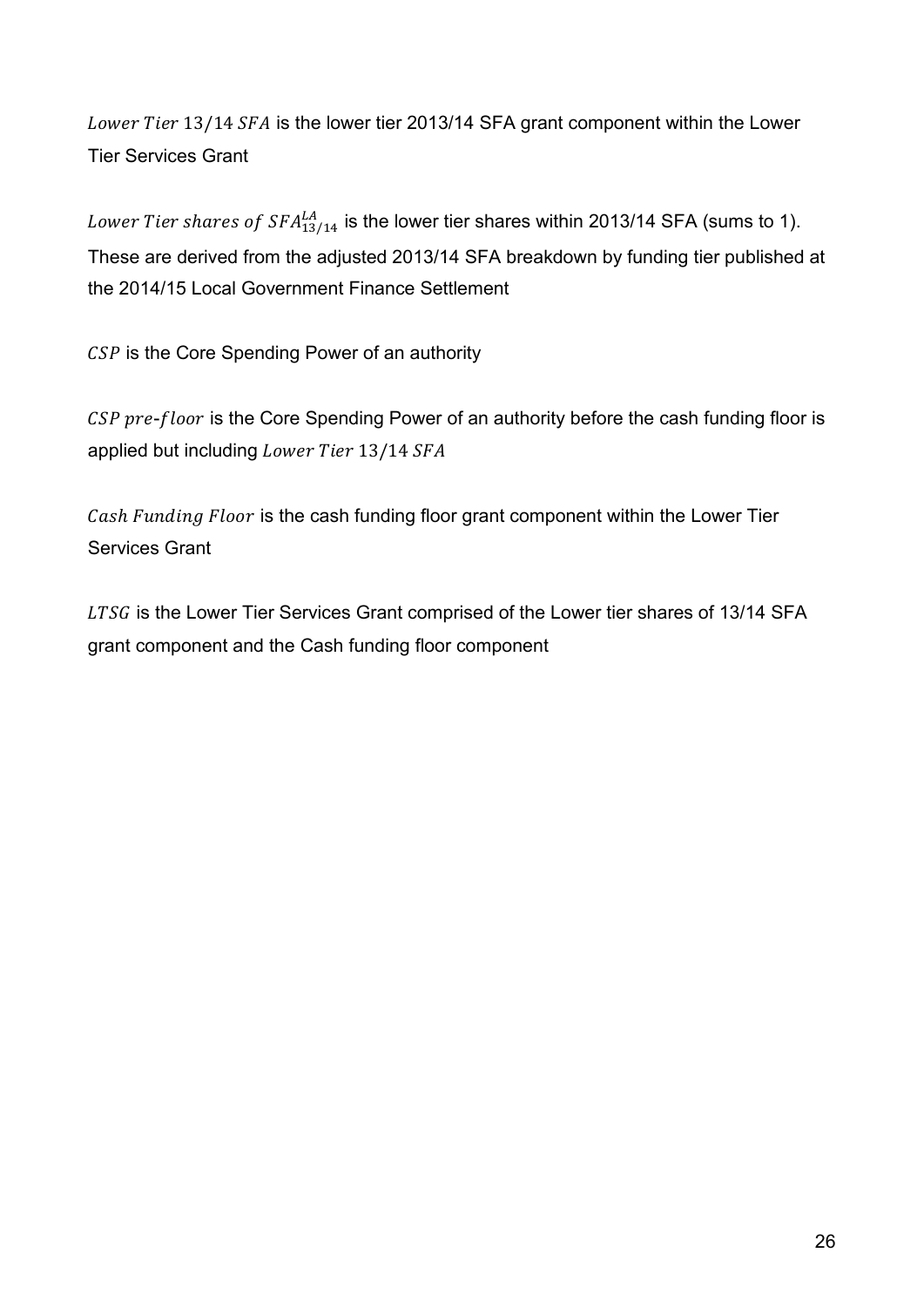# <span id="page-28-0"></span>Annex E: Glossary of technical terms

### **Baseline Funding Level**

The amount of an individual local authority's 2013-14 Settlement Funding Assessment provided through the local share of the Estimated Business Rates Aggregate.

#### **Business Rates Baseline**

An authority's BRB determined on an individual basis at the outset of the business rates retention scheme. It is calculated by dividing the local share of the Estimated Business Rates Aggregate (England) between billing authorities on the basis of their proportionate shares, before the payment of any major precepting authority share.

#### **Business rates retention**

Business rates are a tax on non-domestic properties. Billing authorities have a responsibility to issue bills and collect rates in their areas. Since 2013-14, local government has retained 50% of its business rates – worth around £12.5 billion – which is distributed across the sector.

#### **Core Spending Power**

A measure of the revenue funding available for local authority services. This includes council tax; business rates; Revenue Support Grant; New Homes Bonus; adult social care grants; and, other grants.

#### **Council tax referendum principles**

These mark levels of council tax increases (either in percentage or cash terms) above which a local authority must hold a referendum which allows residents to approve or veto the increase. The comparison is made between the authority's average band D council tax level for the current financial year and the proposed average band D for the next financial year.

#### **Devolution Deals**

Introduced in 2014, Devolution Deals are a bespoke arrangement tailored to certain local authorities. Devolution Deals give local government greater powers and more autonomy over budgeting.

#### **Equalisation**

The process through which a proportion of Social Care Grant funding is used to take account of the impact of the distribution of the Adult Social Care council tax precept.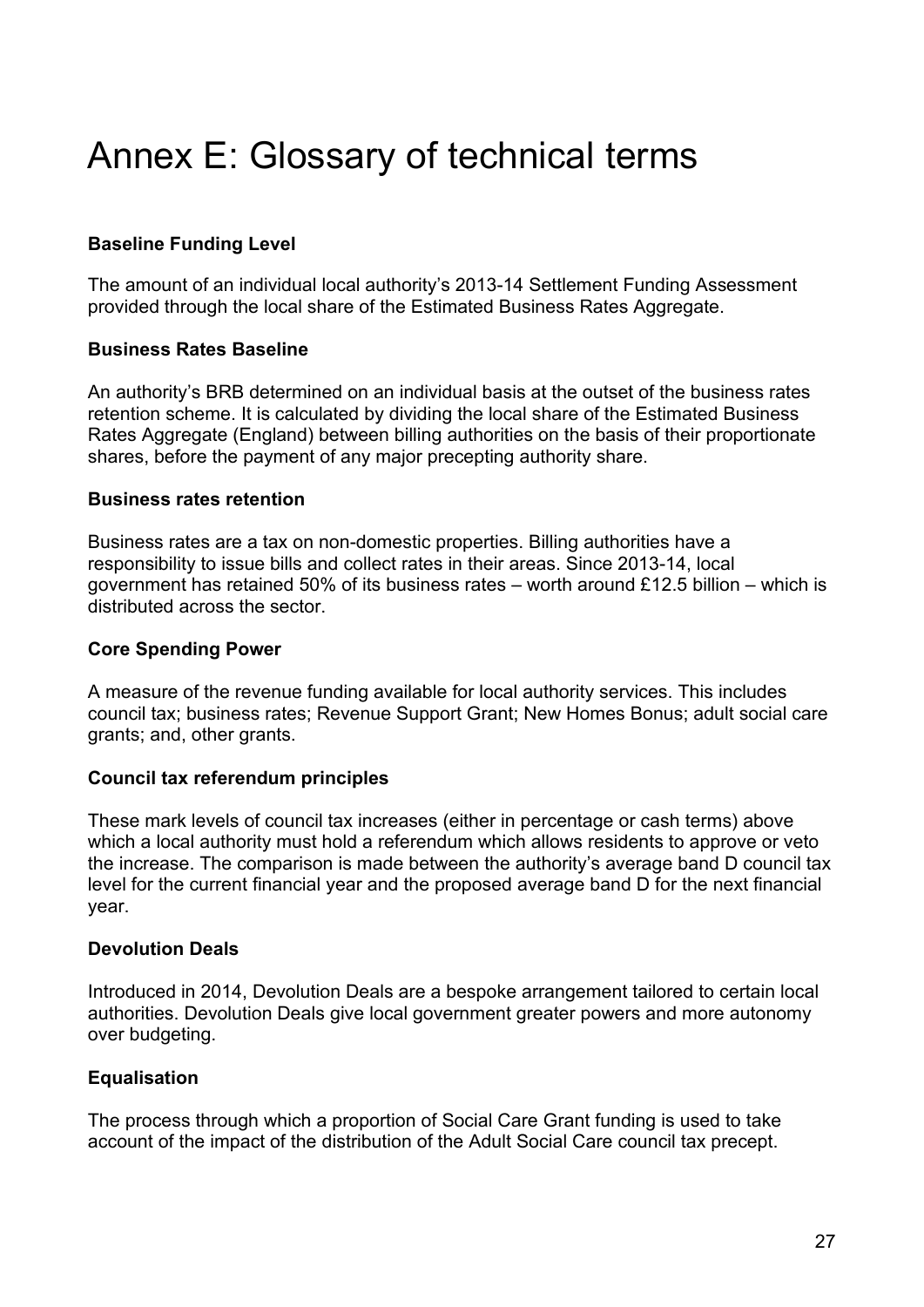### **Local Government Departmental Expenditure Limit (LG DEL)**

The departmental budget derived from central Government resources for the purposes of local government.

#### **New Homes Bonus**

The New Homes Bonus acts as an incentive to increase housing supply and spur growth. The level of funding for an area reflects additional housing supply in that area. Most authorities receive some form of New Homes Bonus funding from central Government.

#### **Precept**

A council tax charge from local authorities which do not issue bills themselves. These include county councils, police and crime commissioners, fire and rescue authorities, the Greater London Authority, combined authority mayors, and town and parish councils. Billing authorities – usually shire district councils or unitary authorities – collect council tax on behalf of precepting authorities and pass the proceeds to them.

#### **Revenue Support Grant**

Billing and major precepting authorities receive Revenue Support Grant from central Government in addition to their local share of Business Rates Aggregate.

#### **Rural Services Delivery Grant**

Funding provided in recognition of the possible additional costs of delivery services in sparsely populated areas.

#### **Safety net**

Mechanism to protect any authority which sees its business rates income drop, in any year, by more than 7.5% below their baseline funding level (with baseline funding levels being uprated by the small business rates multiplier for the purposes of assessing eligibility for support).

#### **Settlement Funding Assessment**

A local authority's share of the local government spending control total comprising its Revenue Support Grant and its baseline funding level for the year in question.

#### **Small business non-domestic rating multiplier**

If your property in England has a rateable value below £51,000, your bill will be calculated using the small business multiplier, which is lower than the standard one. This is the case even if you do not get small business rate relief

#### **Spending Review**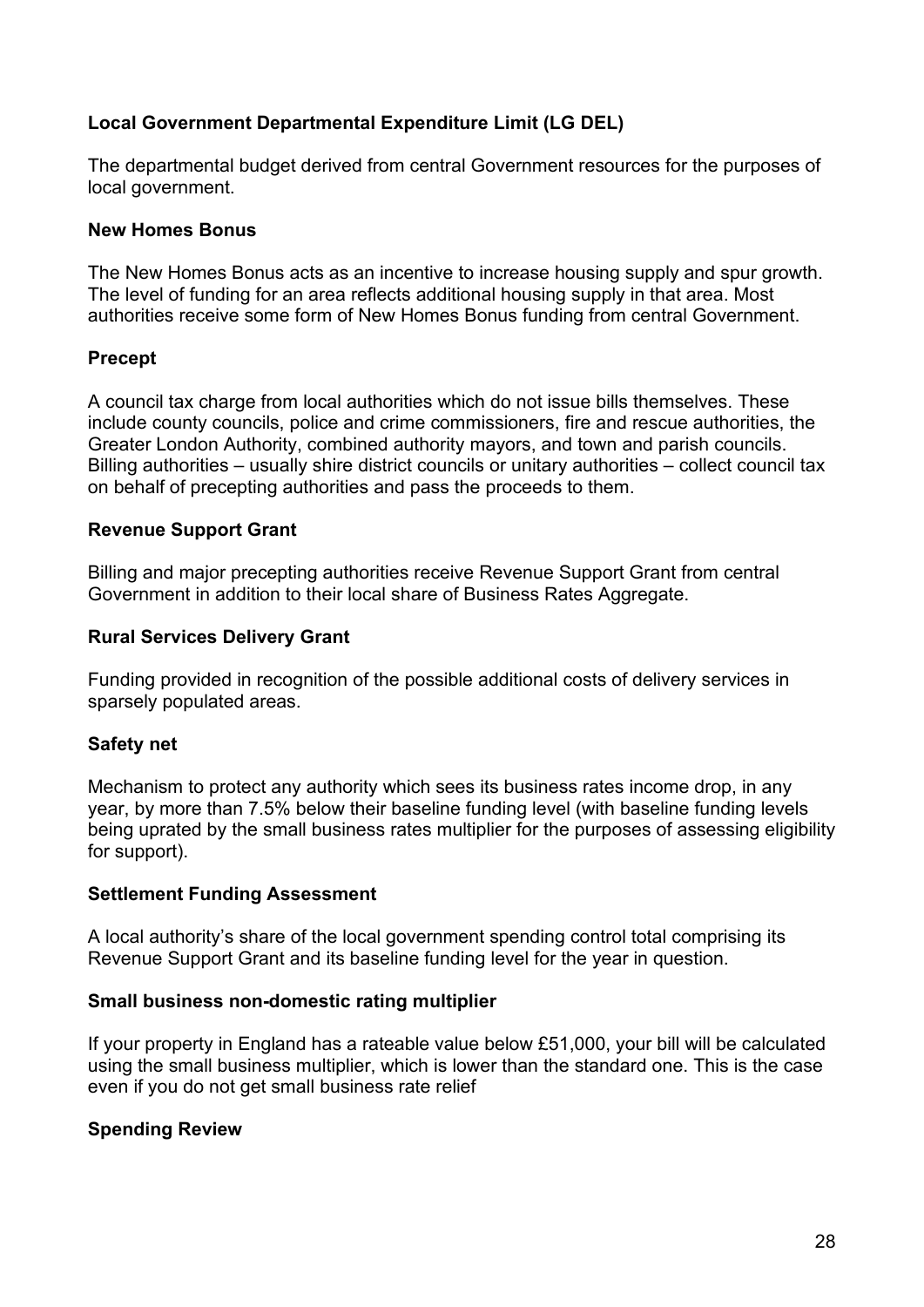The Spending Review sets out the long-term spending limits for all Government departments, typically covers the next three or four years

### **Spending Round**

The Spending Round sets out the short-term spending limits for all Government departments, typically covers a full calendar year.

### **Tariffs and top-ups**

Calculated by comparing at the outset of the business rate retention scheme an individual authority's business rates baseline against its baseline funding level. Tariffs and top-ups are self-funding, fixed at the start of the scheme, then indexed in line with the change in the small business rating multiplier.

### **Tariff authority**

An authority with, at the outset of the scheme, a higher individual authority business rates baseline than its baseline funding level, and which therefore pays a tariff.

## **Top-up authority**

An authority with, at the outset of the scheme, a lower individual authority business rates baseline than its baseline funding level, and which therefore receives a top-up.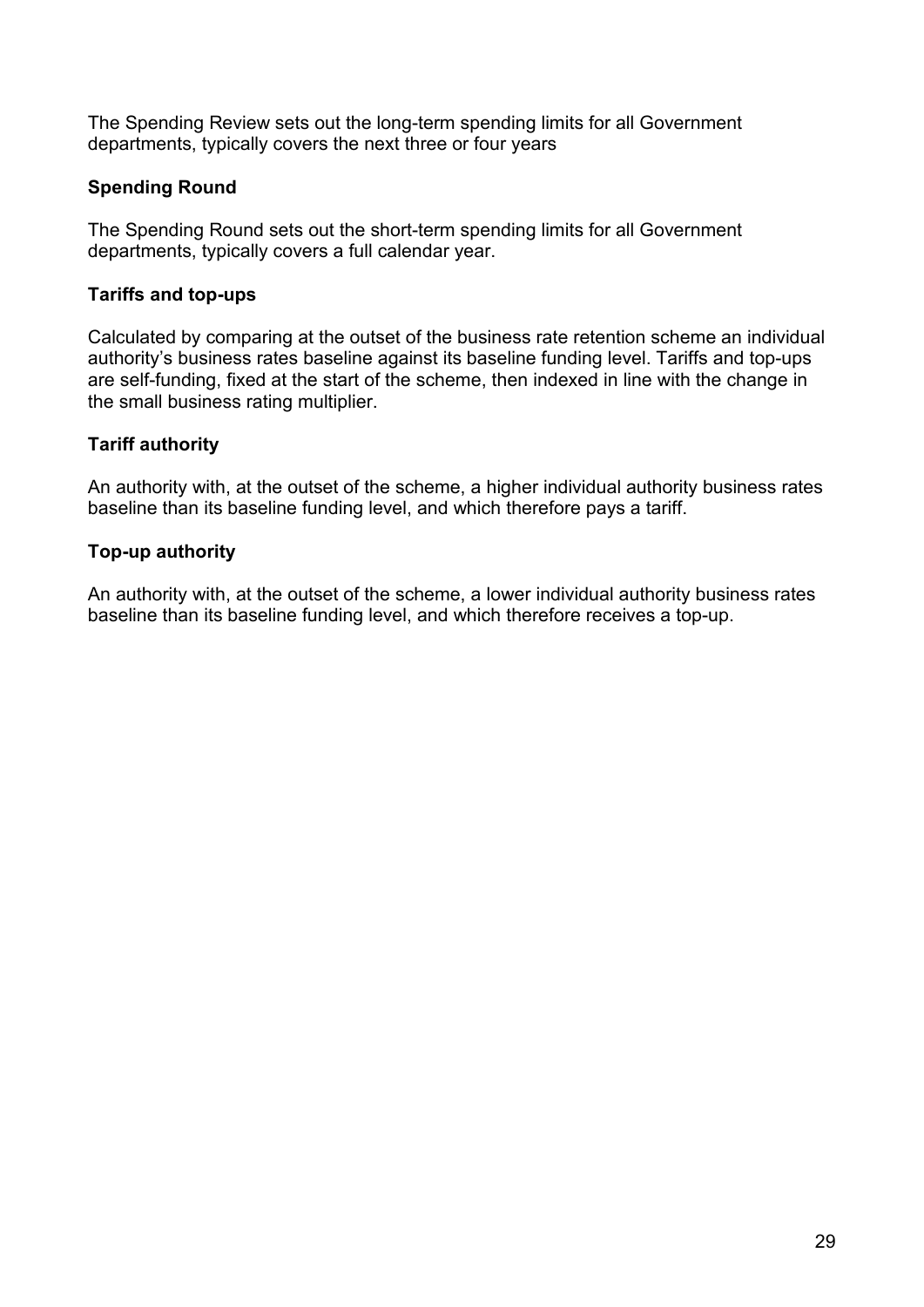

Sent by email to: [LGFSettlement@communities.gsi.gov.uk](mailto:LGFSettlement@communities.gsi.gov.uk)

14 January 2021

#### **The Provisional Local Government Finance Settlement 2021 to 2022: Consultation paper**

Dear LGF Settlement Team,

This letter represents the response from Buckinghamshire & Milton Keynes Fire Authority to the Provisional Local Government Finance Settlement: Consultation paper. The Authority continues to call for enhanced precept flexibility for FRAs equivalent to that offered to shire district councils, being £5 on a band D property.

#### **Question 1: Do you agree with the Government's proposed methodology for the distribution of Revenue Support Grant in 2021-22?** No comment.

#### **Question 2: Do you agree with the proposed package of council tax referendum principles for 2021-22?**

The Authority strongly disagrees with the decision not to provide a bespoke council tax principle for Fire and Rescue Authorities (FRAs). Our council tax base is forecast to decrease by 0.65% for 2021-22, when our medium-term financial plan had assumed growth of 1.6%. With an even higher reduction in business rates receipts forecast, and with identified spending pressures we are forecasting a deficit for 2021-22 of circa £900k.

Even before the impact of the pandemic, Her Majesty's Inspector of Constabulary and Fire & Rescue Services published that they had "serious concerns as to whether Buckinghamshire FRS has the resources it needs to meet its foreseeable risk. As a result of the financial position the service finds itself in, it doesn't have enough operational firefighters to resource its prevention and protection functions and crew the minimum number of fire engines it says it needs." (1, p.23).

Fire authorities should be able to increase their Band D by £5 without the need for a local referendum, equivalent to the flexibility offered to shire district councils, and equivalent in percentage terms to the flexibility offered to Police and Crime Commissioners (PCCs).

The average Band D for FRAs in 2020-21 was £78.56 and for PCCs was £222.90 (2). For 2021- 22, PCCs "will be allowed increases of £15" (3, p.11) without the need to hold a referendum. This is equivalent to an average increase of 6.7%. If FRAs were to increase their Band D by £5, the average increase would only be 6.4%.

Buckinghamshire Fire and Rescue Authority set a Band D precept of £65.58 for 2020-21. This is lower than the average Band D for a parish council, which was £69.89 (5). Despite this, the average increase by parish councils was as high as 6.3% in 2017-18, and they remain free to set any increase they deem appropriate.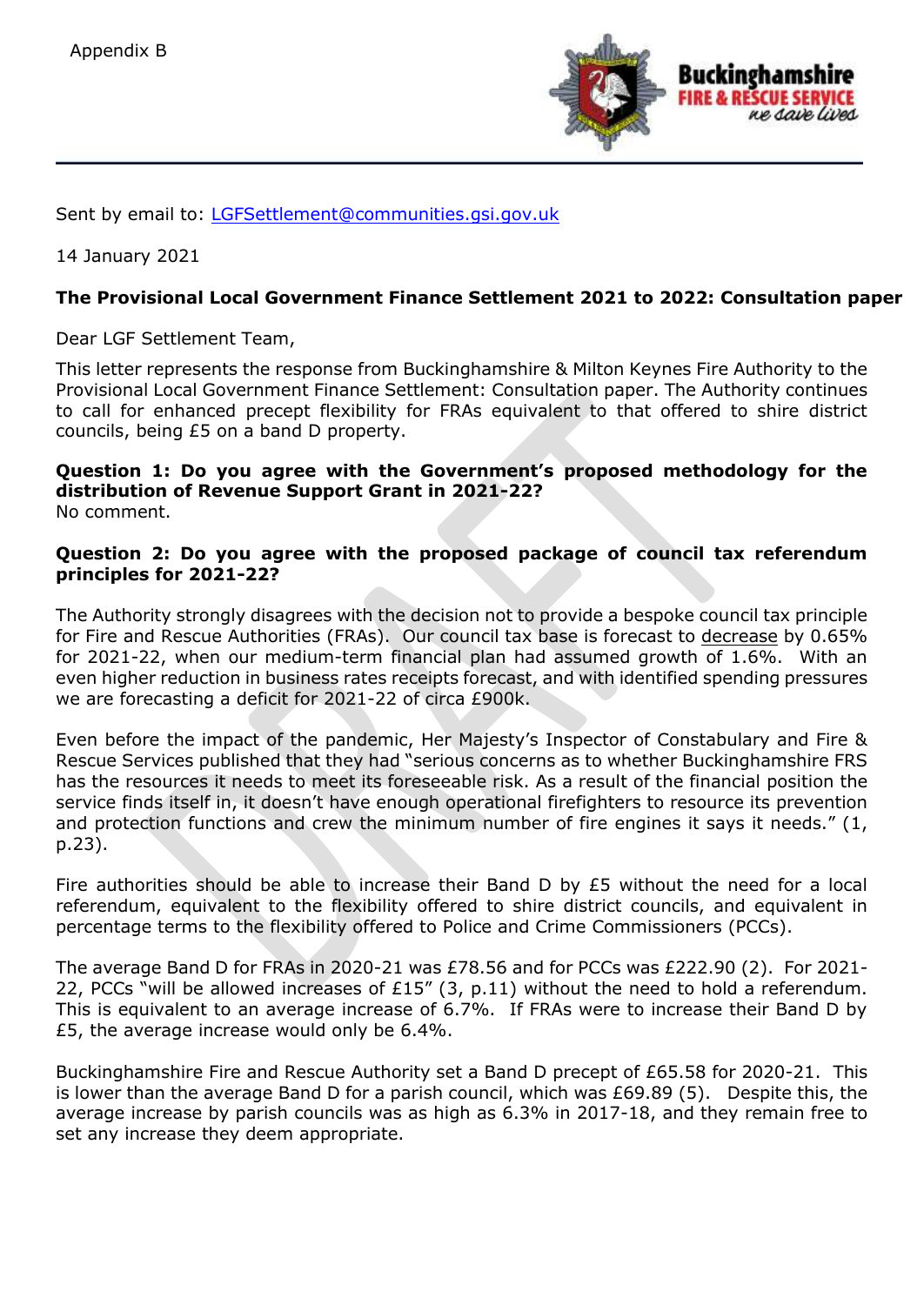At our budget setting meeting in 2019 the Authority formally discussed the implications of holding a referendum to increase council tax above the threshold. However, given the forecast cost of £600k and the restrictive nature of the question prescribed in regulations, it was concluded this option is not feasible for our service.

The National Fire Chiefs Council response to this consultation and supporting letter to the Ministers proposes a simple £5 limit for fire and rescue precepts. That position is supported by this Service.

#### **References**

- 1. HMICRS, December 2019. Fire & Rescue Service Effectiveness, efficiency and people 2018/19. An inspection of Buckinghamshire Fire and Rescue Service. Available at: [https://www.justiceinspectorates.gov.uk/hmicfrs/wp-content/uploads/buckinghamshire-fire-and-rescue](https://www.justiceinspectorates.gov.uk/hmicfrs/wp-content/uploads/buckinghamshire-fire-and-rescue-service-report-2018-19.pdf)[service-report-2018-19.pdf](https://www.justiceinspectorates.gov.uk/hmicfrs/wp-content/uploads/buckinghamshire-fire-and-rescue-service-report-2018-19.pdf) (Accessed 7 January 2021).
- 2. Ministry of Housing, Communities & Local Government. 25 March 2020 (updated 30 July 2020). Table 7: 2020-21 Council Tax (average Band D) and % change on 2019-20: individual local authorities (revised). Available at: [https://assets.publishing.service.gov.uk/government/uploads/system/uploads/attachment\\_data/file/90543](https://assets.publishing.service.gov.uk/government/uploads/system/uploads/attachment_data/file/905431/Table_7_CTR_20-21_rev.xlsx) 1/Table 7 CTR 20-21 rev.xlsx (Accessed 7 January 2021).
- 3. Ministry of Housing, Communities & Local Government. December 2020. The provisional local government finance settlement 2021-22, Consultation paper. Available at: [https://assets.publishing.service.gov.uk/government/uploads/system/uploads/attachment\\_data/file/94548](https://assets.publishing.service.gov.uk/government/uploads/system/uploads/attachment_data/file/945484/Provisional_Settlement_2021-22_Consultation_Document.pdf) 4/Provisional Settlement 2021-22 Consultation Document.pdf (Accessed 7 January 2021).
- 4. Ministry of Housing, Communities & Local Government. 25 March 2020 (updated 30 July 2020). Table 5: average Band D parish precept for England, 2016-17 to 2020-21 (revised). Available at: [https://assets.publishing.service.gov.uk/government/uploads/system/uploads/attachment\\_data/file/88935](https://assets.publishing.service.gov.uk/government/uploads/system/uploads/attachment_data/file/889356/Table_5_CTR_20-21_rev.xlsx) 6/Table 5 CTR 20-21 rev.xlsx (Accessed 7 January 2021).

**Question 3: Do you agree with the Government's proposals for the Social Care Grant in 2021-22?** No comment.

**Question 4: Do you agree with the Government's proposals for iBCF in 2021-22?** No comment.

**Question 5: Do you agree with the Government's proposals for New Homes Bonus in 2021-22?** No comment.

**Question 6: Do you agree with the Government's proposal for a new Lower Tier Services Grant, with a minimum funding floor so that no authority sees an annual reduction in Core Spending Power?** No comment.

**Question 7: Do you agree with the Government's proposals for Rural Services Delivery Grant in 2021-22?** No comment.